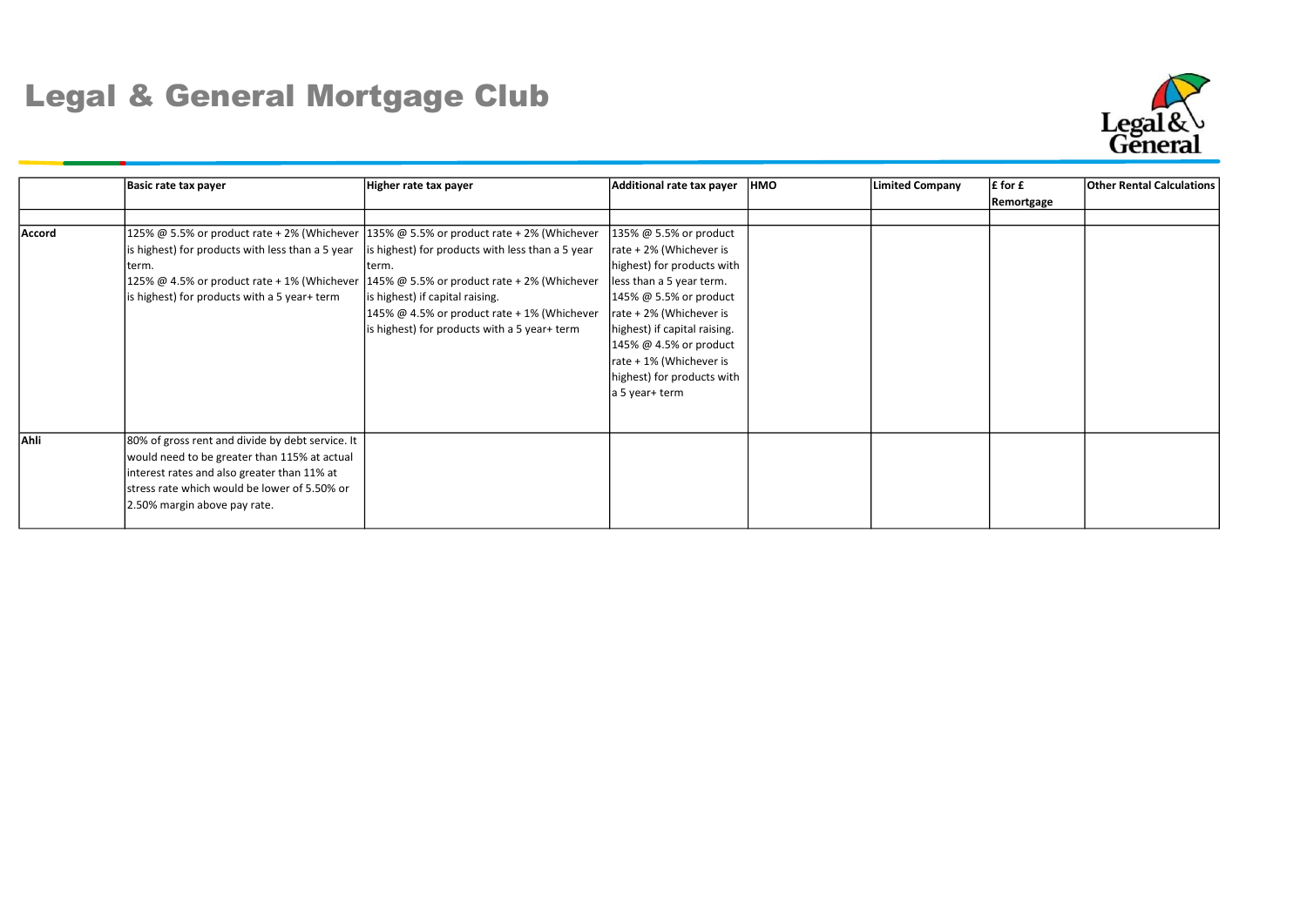|                        | <b>Basic rate tax payer</b>                       | Higher rate tax payer                                                                               | <b>Additional rate tax payer</b>                   | <b>HMO</b>               | <b>Limited Company</b> | $\mathsfsf$ for $\mathsf f$ | <b>Other Rental Calculations</b>     |
|------------------------|---------------------------------------------------|-----------------------------------------------------------------------------------------------------|----------------------------------------------------|--------------------------|------------------------|-----------------------------|--------------------------------------|
|                        |                                                   |                                                                                                     |                                                    |                          |                        | Remortgage                  |                                      |
| <b>Aldermore</b>       |                                                   | 125% @ 5.5% or payrate + 2%, whichever is the $ 145\%$ @ 5.5% or payrate + 2%, whichever is the     | 145% @ 5.5% or payrate +                           | Basic rate tax payer -   | 125% @ 5.5% or         |                             | Multi Unit Freehold                  |
|                        | highest.                                          | highest.                                                                                            | 2%, whichever is the                               | 155% @ 5.5% or           | payrate + 2%,          |                             | Blocks -                             |
|                        | 125% @ payrate or reversion rate + 0.75%          | 145% @ payrate or reversion rate + 0.75%                                                            | highest.                                           | payrate + 2%,            | whichever is the       |                             | Basic rate tax payer -               |
|                        | (Whichever is highest) for 5+ year fixed rate     | (Whichever is highest) for 5+ year fixed rate                                                       | 145% @ payrate or                                  | whichever is the         | highest.               |                             | 125% @ 5.5% or payrate               |
|                        | products                                          | products                                                                                            | reversion rate + 0.75%                             | highest.                 | 125% @ payrate or      |                             | $+2\%$ , whichever is the            |
|                        |                                                   |                                                                                                     | (Whichever is highest) for                         | 155% @ payrate or        | reversion rate + 0.75% |                             | highest.                             |
|                        |                                                   |                                                                                                     | 5+ year fixed rate products reversion rate + 0.75% |                          | (Whichever is highest) |                             | 125% @ payrate or                    |
|                        |                                                   |                                                                                                     |                                                    | (Whichever is highest)   | for 5+ year fixed rate |                             | reversion rate + 0.75%               |
|                        |                                                   |                                                                                                     |                                                    | for 5+ year fixed rate   | products               |                             | (Whichever is highest) for           |
|                        |                                                   |                                                                                                     |                                                    | products                 |                        |                             | $5+$ year fixed rate                 |
|                        |                                                   |                                                                                                     |                                                    | Higher rate tax payer -  |                        |                             | products.                            |
|                        |                                                   |                                                                                                     |                                                    | 185% @ 5.5% or           |                        |                             | Higher rate tax payer -              |
|                        |                                                   |                                                                                                     |                                                    | payrate + 2%,            |                        |                             | 145% @ 5.5% or payrate               |
|                        |                                                   |                                                                                                     |                                                    | whichever is the         |                        |                             | +2%, whichever is the                |
|                        |                                                   |                                                                                                     |                                                    | highest.                 |                        |                             | highest.                             |
|                        |                                                   |                                                                                                     |                                                    | 185% @ payrate or        |                        |                             | 145% @ payrate or                    |
|                        |                                                   |                                                                                                     |                                                    | reversion rate + 0.75%   |                        |                             | reversion rate + 0.75%               |
|                        |                                                   |                                                                                                     |                                                    | (Whichever is highest)   |                        |                             | (Whichever is highest) for           |
|                        |                                                   |                                                                                                     |                                                    | for 5+ year fixed rate   |                        |                             | $ 5+$ year fixed rate                |
|                        |                                                   |                                                                                                     |                                                    | products                 |                        |                             | products.                            |
|                        |                                                   |                                                                                                     |                                                    | <b>Limited Company -</b> |                        |                             | Limited Company -                    |
|                        |                                                   |                                                                                                     |                                                    | 155% @ 5.5% or           |                        |                             | 125% @ 5.5% or payrate               |
|                        |                                                   |                                                                                                     |                                                    | payrate + 2%,            |                        |                             | + 2%, whichever is the               |
|                        |                                                   |                                                                                                     |                                                    | whichever is the         |                        |                             | highest.                             |
|                        |                                                   |                                                                                                     |                                                    | highest.                 |                        |                             | 125% @ payrate or                    |
|                        |                                                   |                                                                                                     |                                                    | 155% @ payrate or        |                        |                             | reversion rate + 0.75%               |
|                        |                                                   |                                                                                                     |                                                    | reversion rate + 0.75%   |                        |                             | (Whichever is highest) for           |
| <b>Bank of Ireland</b> | 145% @ 4.5% for 5+ year fixed rate product.       | 145% @ 4.5% for 5+ year fixed rate product.                                                         | 145% @ 4.5% for 5+ year                            |                          |                        |                             |                                      |
|                        | 145% @ 5.5% for any other products.               | 145% @ 5.5% for any other products.                                                                 | fixed rate product.                                |                          |                        |                             |                                      |
|                        |                                                   |                                                                                                     | 145% @ 5.5% for any                                |                          |                        |                             |                                      |
|                        |                                                   |                                                                                                     | other products.                                    |                          |                        |                             |                                      |
| <b>Barclays</b>        |                                                   | All cases are based on top slicing - Must use the All cases are based on top slicing - Must use the | All cases are based on top                         |                          |                        |                             |                                      |
|                        | affordability calculator to give an indication of | affordability calculator to give an indication of                                                   | slicing - Must use the                             |                          |                        |                             |                                      |
|                        | affordability.                                    | affordability.                                                                                      | affordability calculator to                        |                          |                        |                             |                                      |
|                        |                                                   |                                                                                                     | give an indication of                              |                          |                        |                             |                                      |
|                        |                                                   |                                                                                                     | affordability.                                     |                          |                        |                             |                                      |
| Bath                   | 125% @ 5.5%                                       | 145% @ 5.5%                                                                                         | 145% @ 5.5%                                        |                          |                        |                             |                                      |
|                        | 125% @ payrate for 5 year fixed products          | 145% @ payrate for 5 year fixed products                                                            | 145% @ payrate for 5 year                          |                          |                        |                             |                                      |
|                        |                                                   |                                                                                                     | fixed products                                     |                          |                        |                             |                                      |
| <b>Bluestone</b>       | 125% @ reversion rate + 2% for 2/3 year           | 140% @ reversion rate + 2% for 2/3 year                                                             | 140% @ reversion rate +                            |                          |                        |                             |                                      |
|                        | products                                          | products                                                                                            | $2\%$ for 2/3 year products                        |                          |                        |                             |                                      |
|                        | 125% @ payrate for 5 year products                | 140% @ payrate for 5 year products                                                                  | 140% @ payrate for 5 year                          |                          |                        |                             |                                      |
|                        |                                                   |                                                                                                     | products                                           |                          |                        |                             |                                      |
| <b>BM Solutions</b>    | <b>Rental Income Calculator</b>                   | Rental Income Calculator                                                                            | ental Income Calculator                            |                          |                        |                             | <b>Portfolio Landlord Calculator</b> |
|                        |                                                   |                                                                                                     |                                                    |                          |                        |                             |                                      |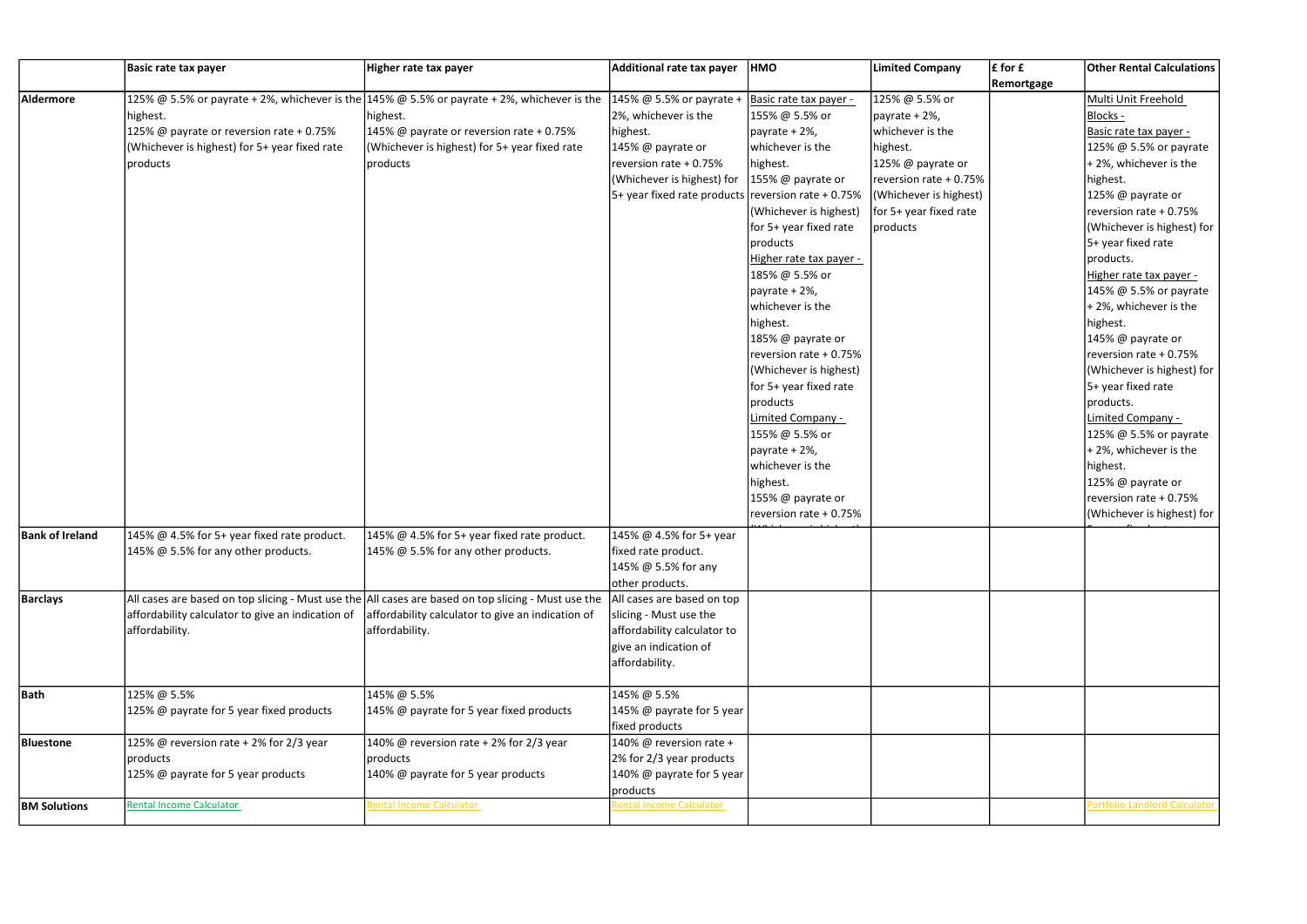|                      | <b>Basic rate tax payer</b>                    | Higher rate tax payer                                                                           | Additional rate tax payer                        | <b>HMO</b>               | Limited Company  | $\mathbf{f}$ for $\mathbf{f}$ | <b>Other Rental Calculations</b> |
|----------------------|------------------------------------------------|-------------------------------------------------------------------------------------------------|--------------------------------------------------|--------------------------|------------------|-------------------------------|----------------------------------|
|                      |                                                |                                                                                                 |                                                  |                          |                  | <b>Remortgage</b>             |                                  |
| Buckinghamshire      |                                                | 125% @ 5.5% or payrate + 2%, whichever is the 134% @ 5.5% or payrate + 2%, whichever is the     | 134% @ 5.5% or payrate +                         |                          | 125% @ 5.5% or   |                               |                                  |
|                      | highest.                                       | highest.                                                                                        | 2%, whichever is the                             |                          | payrate + 2%,    |                               |                                  |
|                      |                                                |                                                                                                 | highest.                                         |                          | whichever is the |                               |                                  |
|                      |                                                |                                                                                                 |                                                  |                          | highest.         |                               |                                  |
| Cambridge            | 140% @ payrate + 1.5% if 5 year fixed product. | 140% @ payrate + 1.5% if 5 year fixed product.                                                  | 140% @ payrate + 1.5% if                         |                          |                  |                               |                                  |
|                      | 140% @ 5.5% for all other products.            | 140% @ 5.5% for all other products.                                                             | 5 year fixed product.                            |                          |                  |                               |                                  |
|                      |                                                |                                                                                                 | 140% @ 5.5% for all other                        |                          |                  |                               |                                  |
|                      |                                                |                                                                                                 | products.                                        |                          |                  |                               |                                  |
| <b>Castle Trust</b>  | 125% @ payrate for 5 year fixed products.      | 145% @ payrate for 5 year fixed products.                                                       | 145% @ payrate for 5 year   HMO - 145% @ payrate |                          |                  |                               | Portfolio Landlords -            |
|                      |                                                | 125% @ payrate + 2% for 2 year fixed products. 145% @ payrate + 2% for 2 year fixed products.   | fixed products.                                  | for 5 year fixed         |                  |                               | 145% @ payrate for 5             |
|                      |                                                |                                                                                                 | 145% @ payrate + 2% for 2 products.              |                          |                  |                               | year fixed products.             |
|                      |                                                |                                                                                                 | year fixed products.                             | 145% @ payrate + 2%      |                  |                               | 145% @ payrate + 2% for          |
|                      |                                                |                                                                                                 |                                                  | for 2 year fixed         |                  |                               | 2 year fixed products.           |
|                      |                                                |                                                                                                 |                                                  | products.                |                  |                               |                                  |
|                      |                                                |                                                                                                 |                                                  | MUFB - 125% @            |                  |                               | Holiday Lets -                   |
|                      |                                                |                                                                                                 |                                                  | payrate for 5 year fixed |                  |                               | 145% @ payrate for 5             |
|                      |                                                |                                                                                                 |                                                  | products.                |                  |                               | year fixed products.             |
|                      |                                                |                                                                                                 |                                                  | 125% @ payrate + 2%      |                  |                               | 145% @ payrate + 2% for          |
|                      |                                                |                                                                                                 |                                                  | for 2 year fixed         |                  |                               | 2 year fixed products.           |
|                      |                                                |                                                                                                 |                                                  | products.                |                  |                               |                                  |
|                      |                                                |                                                                                                 |                                                  |                          |                  |                               |                                  |
| <b>CHL Mortgages</b> | 125% @ 5%                                      | 140% @ 5.5% if on 2 year deal                                                                   | 140% @ 5.5% if on 2 year                         |                          | 125% @ 5%        |                               |                                  |
|                      |                                                | 140% @ payrate if on 5 year deal                                                                | deal                                             |                          |                  |                               |                                  |
|                      |                                                |                                                                                                 | 140% @ payrate if on 5                           |                          |                  |                               |                                  |
|                      |                                                |                                                                                                 | year deal                                        |                          |                  |                               |                                  |
| <b>Chorley</b>       |                                                | 125% @ 5.5% or payrate + 2%, whichever is the $ 148\%$ @ 5.5% or payrate + 2%, whichever is the | $148\%$ @ 5.5% or payrate +                      |                          |                  |                               | Joint application - Basic        |
|                      | highest.                                       | highest.                                                                                        | 2%, whichever is the                             |                          |                  |                               | rate tax payer + higher          |
|                      |                                                |                                                                                                 | highest.                                         |                          |                  |                               | rate tax payer - 148% @          |
|                      |                                                |                                                                                                 |                                                  |                          |                  |                               | $5.5%$ or payrate + 2%,          |
|                      |                                                |                                                                                                 |                                                  |                          |                  |                               | whichever is highest.            |
| <b>Clydesdale</b>    | <b>Based on Affordability</b>                  | Based on Affordability                                                                          | Based on Affordability                           |                          |                  |                               |                                  |
| Coventry             | 125% @ 4.5% for 5 year fixed products.         | 145% $\omega$ 4.5% for 5 year fixed products.                                                   | 145% @ 4.5% for 5 year                           |                          |                  | Basic rate tax                |                                  |
|                      | 125% @ 5.5% for all other products.            | 145% @ 5.5% for all other products.                                                             | fixed products.                                  |                          |                  | payers - 125% @               |                                  |
|                      |                                                |                                                                                                 | 145% @ 5.5% for all other                        |                          |                  | 5%                            |                                  |
|                      |                                                |                                                                                                 | products.                                        |                          |                  | Higher rate tax               |                                  |
|                      |                                                |                                                                                                 |                                                  |                          |                  | payers - 145% @               |                                  |
|                      |                                                |                                                                                                 |                                                  |                          |                  | 5%                            |                                  |
| Darlington           | 130% @ 5.5%                                    | 145% @ 5.5%                                                                                     | 145% @ 5.5%                                      |                          |                  |                               |                                  |
| <b>Dudley</b>        | 125% @ 5.5%                                    | 140% @ 5.5%                                                                                     | 140% @ 5.5%                                      |                          |                  |                               |                                  |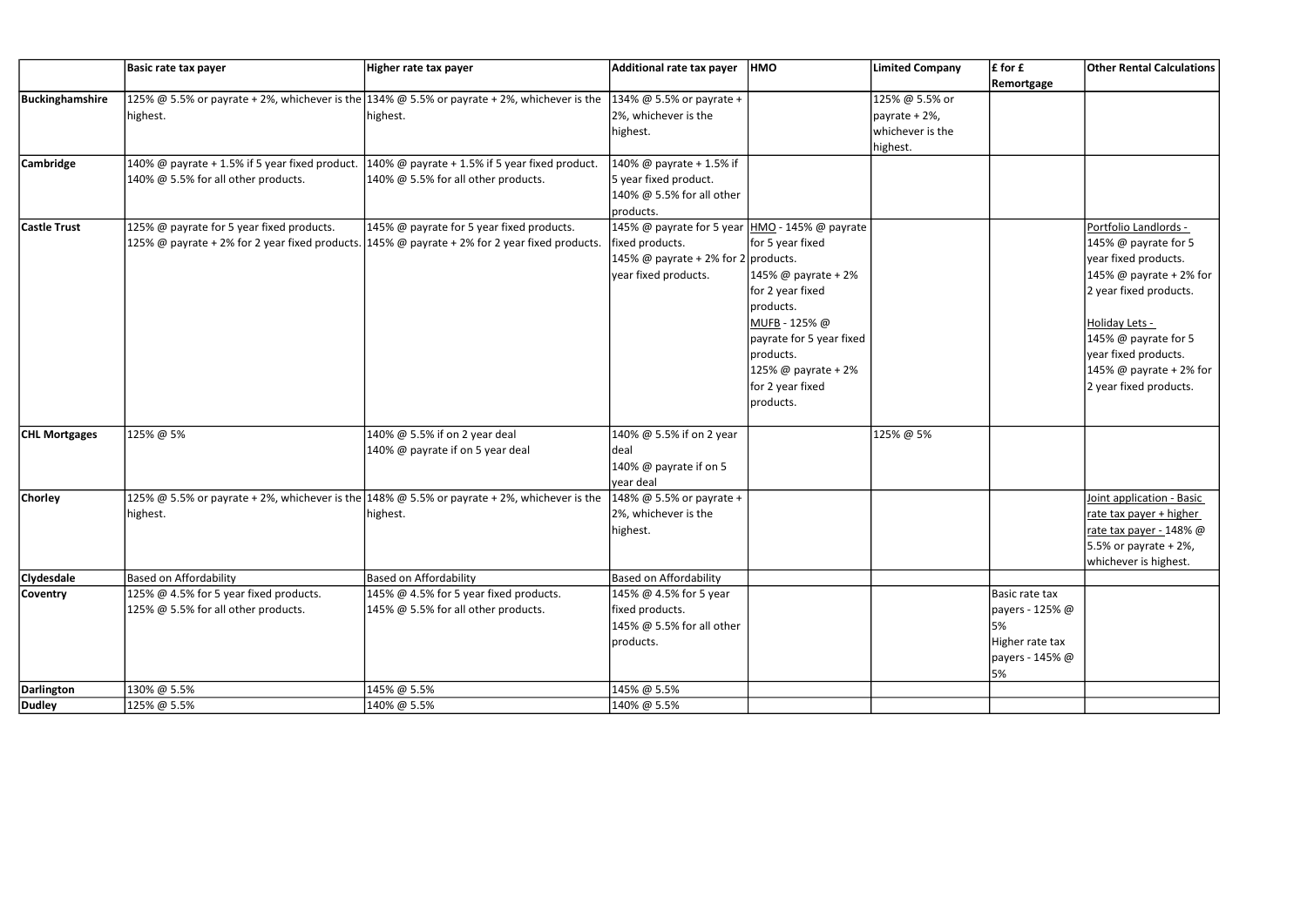|            | <b>Basic rate tax payer</b>                                                                                                                                                                                            | Higher rate tax payer                                                                                                                                                                                                  | Additional rate tax payer                                                                                                                                                                                                       | HMO | <b>Limited Company</b>                                                           | $\mathbf{f}$ for $\mathbf{f}$                                  | <b>Other Rental Calculations</b>                                                                                                                                                                                                                                                                        |
|------------|------------------------------------------------------------------------------------------------------------------------------------------------------------------------------------------------------------------------|------------------------------------------------------------------------------------------------------------------------------------------------------------------------------------------------------------------------|---------------------------------------------------------------------------------------------------------------------------------------------------------------------------------------------------------------------------------|-----|----------------------------------------------------------------------------------|----------------------------------------------------------------|---------------------------------------------------------------------------------------------------------------------------------------------------------------------------------------------------------------------------------------------------------------------------------------------------------|
|            |                                                                                                                                                                                                                        |                                                                                                                                                                                                                        |                                                                                                                                                                                                                                 |     |                                                                                  | <b>Remortgage</b>                                              |                                                                                                                                                                                                                                                                                                         |
| Family     | 145% @ 5.5% OR payrate + 2% (whichever is<br>higher)                                                                                                                                                                   | 145% @ 5.5% OR payrate + 2% (whichever is<br>higher)                                                                                                                                                                   | 145% @ 5.5% OR payrate +<br>2% (whichever is higher)                                                                                                                                                                            |     |                                                                                  | 130% @ 5.14% -<br>Upto 65% LTV<br>135% @ 5.14% -<br>65-70% LTV | The only exception to<br>these calculations is if a<br>semi-exclusive product<br>available through one of<br>our packaging partners is<br>used - In this situation we<br>would use the pay rate of<br>the product rather then<br>the higher stressed rates<br>when calculating the<br>rental coverages. |
| Fleet      | 125% @ 5.5% for 2 year and tracker products.<br>125% @ payrate for 5 year products.                                                                                                                                    | 125% @ 5.5% for 2 year and tracker products.<br>125% @ payrate for 5 year products.                                                                                                                                    | 125% @ 5.5% for 2 year<br>and tracker products.<br>125% @ payrate for 5 year<br>products.                                                                                                                                       |     |                                                                                  |                                                                |                                                                                                                                                                                                                                                                                                         |
| Foundation | 125% @ initial rate when 5 year fixed<br>125% @ 5.5% for any other product                                                                                                                                             | 145% @ initial rate when 5 year fixed<br>145% @ 5.5% for any other product                                                                                                                                             | 145% @ initial rate when 5<br>year fixed<br>145% @ 5.5% for any<br>other product                                                                                                                                                |     | 125% @ initial rate<br>when 5 year fixed<br>125% @ 5.5% for any<br>other product |                                                                | Joint application - Basic<br>rate tax payer + higher<br>rate tax payer -<br>135% @ initial rate when<br>5 year fixed product.<br>135% @ 5.5% for any<br>other product.                                                                                                                                  |
| Furness    | We assess all BTL's and Holiday Lets on a full<br>affordability basis not a rental ICR. The<br>background rent calculation is 125% at the<br>product payrate - this is obviously low as we<br>assess on affordability. | We assess all BTL's and Holiday Lets on a full<br>affordability basis not a rental ICR. The<br>background rent calculation is 125% at the<br>product payrate - this is obviously low as we<br>assess on affordability. | We assess all BTL's and<br>Holiday Lets on a full<br>affordability basis not a<br>rental ICR. The background<br>rent calculation is 125% at<br>the product payrate - this<br>is obviously low as we<br>assess on affordability. |     |                                                                                  |                                                                | Holiday Lets -<br>We assess all BTL's and<br>Holiday Lets on a full<br>affordability basis not a<br>rental ICR. The background<br>rent calculation is 125% at<br>the product payrate $-$ this<br>is obviously low as we<br>assess on affordability.                                                     |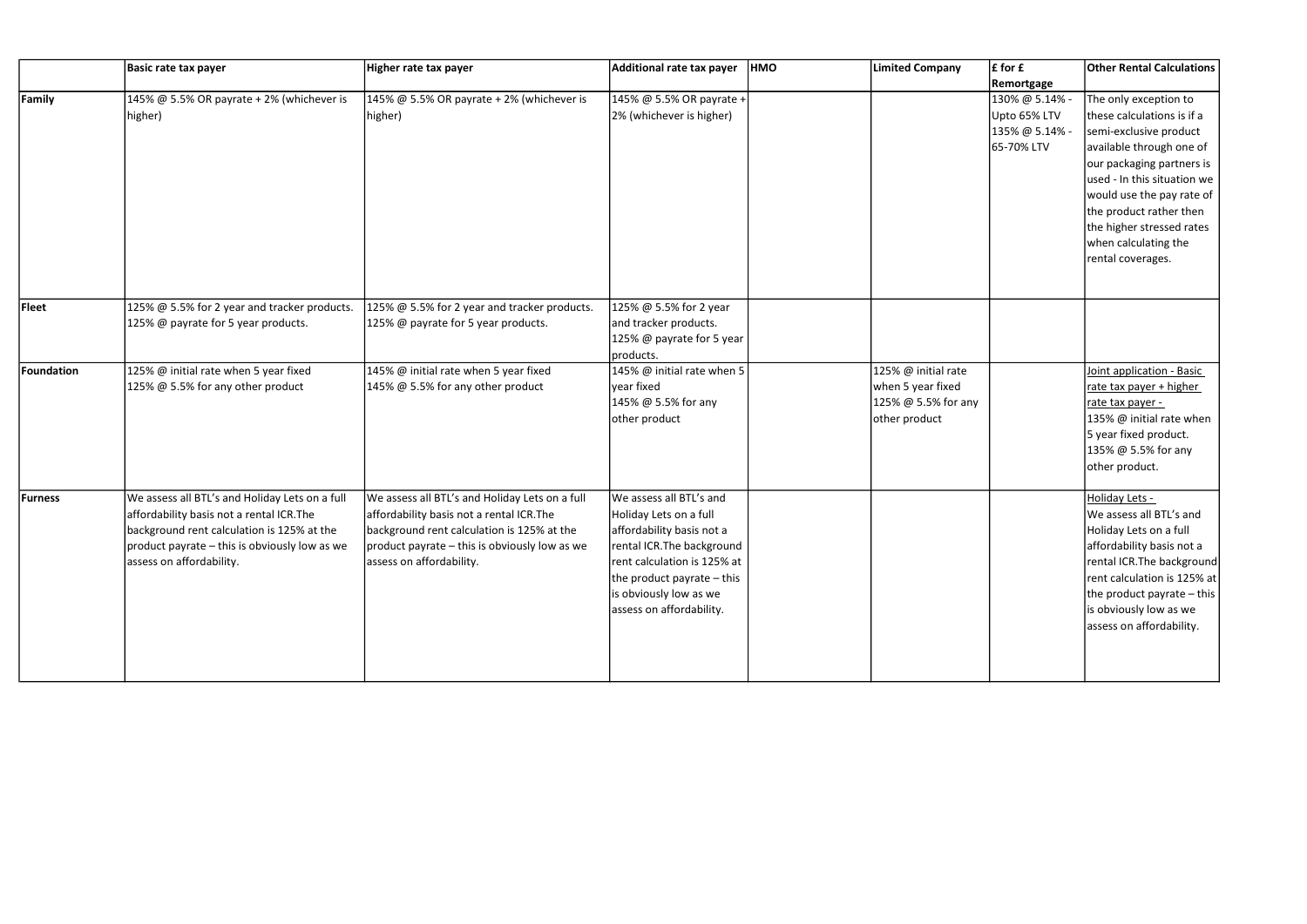|                             | Basic rate tax payer                                       | Higher rate tax payer                                      | Additional rate tax payer                                     | <b>HMO</b>                                                                               | Limited Company | $\mathsfsf{f}$ for $\mathsf{f}$                                                   | <b>Other Rental Calculations</b>                                                                                                                                                                                                                                                                                                                                                                  |
|-----------------------------|------------------------------------------------------------|------------------------------------------------------------|---------------------------------------------------------------|------------------------------------------------------------------------------------------|-----------------|-----------------------------------------------------------------------------------|---------------------------------------------------------------------------------------------------------------------------------------------------------------------------------------------------------------------------------------------------------------------------------------------------------------------------------------------------------------------------------------------------|
|                             |                                                            |                                                            |                                                               |                                                                                          |                 | <b>Remortgage</b>                                                                 |                                                                                                                                                                                                                                                                                                                                                                                                   |
| Gatehouse                   | 125% @ 5.5%                                                | 145% @ 5.5%                                                | 145% @ 5.5%                                                   | 140% @ 5.5% - Basic<br>140% @ 5.5% - Ltd<br>company 145% @ 5.5% -<br>Higher / additional | 125% @ 5.5%     |                                                                                   | Expats -<br><b>BTL &amp; Portfolio</b><br>125% - Basic rate tax payer<br>145% - Higher/additional<br>rate tax payer<br>125% - Limited company -<br>All at payrate if 5 year<br>fixed product, all 5.5% if<br>product is less than 5<br>years.<br>HMO-<br>Individual-145%<br>Limited company - 145%<br>Both at payrate if 5 year<br>fixed product, all 5.5% if<br>product is less than 5<br>years. |
| <b>Hanley</b>               | 145% @ 5.5% OR payrate + 2% (whichever is<br>higher)       | 145% @ 5.5% OR payrate + 2% (whichever is<br>higher)       | $145\%$ @ 5.5% OR payrate +<br>2% (whichever is higher)       |                                                                                          |                 |                                                                                   |                                                                                                                                                                                                                                                                                                                                                                                                   |
| Harpenden                   | 135% @ 5.5%                                                | 135% @ 5.5%                                                | 135% @ 5.5%                                                   |                                                                                          |                 |                                                                                   |                                                                                                                                                                                                                                                                                                                                                                                                   |
| <b>Hinckley &amp; Rugby</b> | 145% @ 5.5%<br>If product is 5 year fixed - 145% @ payrate | 145% @ 5.5%<br>If product is 5 year fixed - 145% @ payrate | 145% @ 5.5%<br>If product is 5 year fixed -<br>145% @ payrate |                                                                                          |                 | 140% @ payrate +<br>2.5% - If property<br>was purchased<br>before January<br>2017 |                                                                                                                                                                                                                                                                                                                                                                                                   |
| Hodge                       |                                                            |                                                            |                                                               |                                                                                          |                 |                                                                                   | Portfolio Landlords -<br>125% (using a standard<br>cost assumption of 25% of<br>gross rents)<br>Holiday Lets -<br>145% @ 5.5%                                                                                                                                                                                                                                                                     |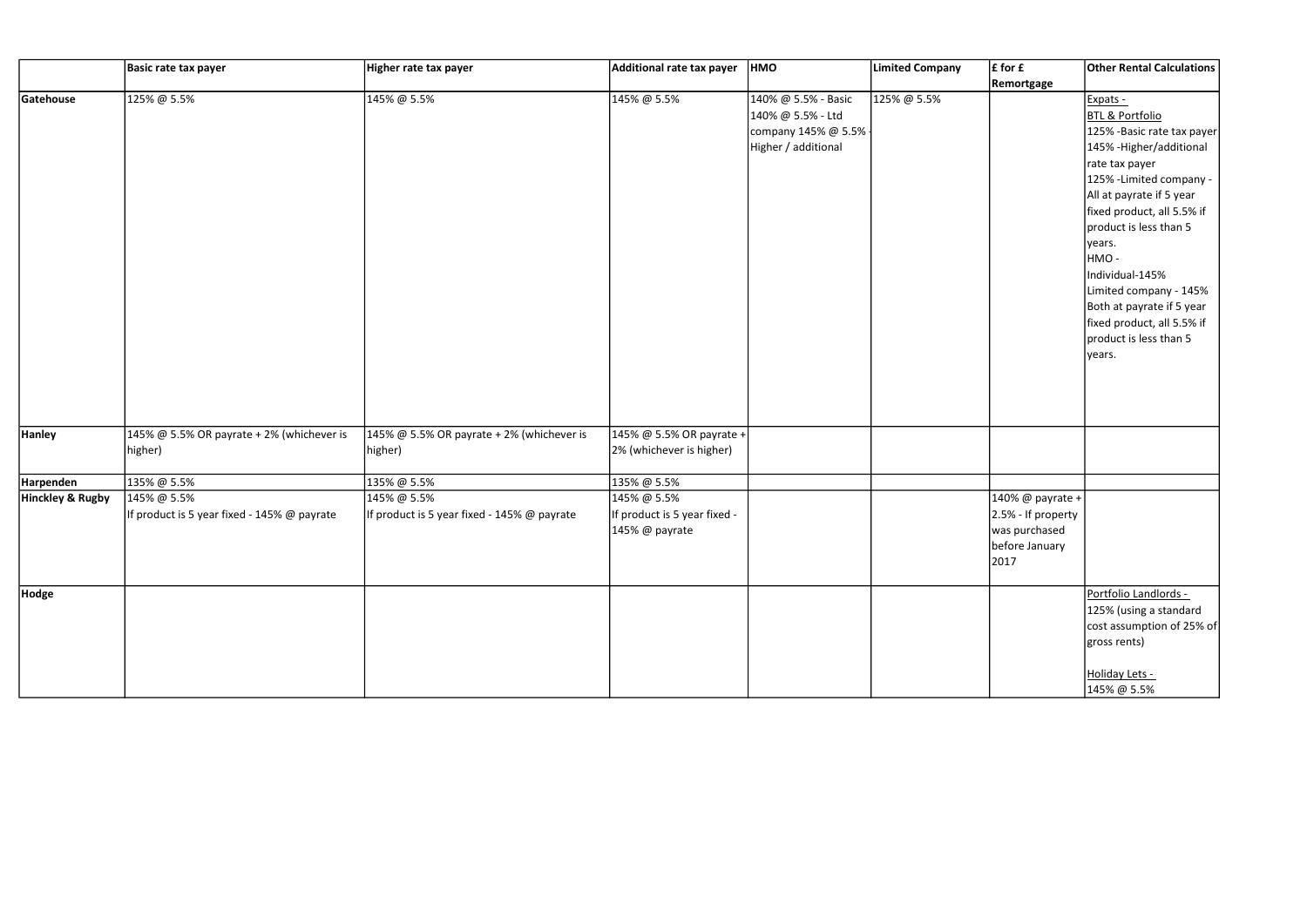|            | <b>Basic rate tax payer</b>                      | Higher rate tax payer                                                                               | <b>Additional rate tax payer</b>                                     | <b>HMO</b>                | <b>Limited Company</b>             | $\mathsfsf$ for $\mathsf f$ | <b>Other Rental Calculations</b> |
|------------|--------------------------------------------------|-----------------------------------------------------------------------------------------------------|----------------------------------------------------------------------|---------------------------|------------------------------------|-----------------------------|----------------------------------|
|            |                                                  |                                                                                                     |                                                                      |                           |                                    | <b>Remortgage</b>           |                                  |
| Interbay   | 140% $@$ 5.5% or the initial payrate + 1.55%     | 140% @ 5.5% or the initial payrate + 1.55%                                                          | $140\%$ @ 5.5% or the initial  For individuals - 160%                |                           | 125% @ 5.5% or the                 | 140% @ payrate              |                                  |
|            | whichever is higher. If a 5 year fixed, would be | whichever is higher. If a 5 year fixed, would be                                                    | $\vert$ payrate + 1.55% whichever $\vert \omega$ 5.5% or the initial |                           | initial payrate + $1.55\%$ + 1.05% |                             |                                  |
|            | 140% @ initial payrate.                          | 140% @ initial payrate.                                                                             | is higher. If a 5 year fixed,                                        | $\mu$ ayrate + 1.55%      | whichever is higher                |                             |                                  |
|            |                                                  |                                                                                                     | would be 140% @ initial                                              | whichever is higher. If a |                                    |                             |                                  |
|            |                                                  |                                                                                                     | payrate.                                                             | 5 year fixed, would be    |                                    |                             |                                  |
|            |                                                  |                                                                                                     |                                                                      | 160% @ initial payrate.   |                                    |                             |                                  |
|            |                                                  |                                                                                                     |                                                                      | For limited companies -   |                                    |                             |                                  |
|            |                                                  |                                                                                                     |                                                                      | 145% @ 5.5% or the        |                                    |                             |                                  |
|            |                                                  |                                                                                                     |                                                                      | initial payrate + 1.55%   |                                    |                             |                                  |
|            |                                                  |                                                                                                     |                                                                      | whichever is higher.      |                                    |                             |                                  |
|            |                                                  |                                                                                                     |                                                                      |                           |                                    |                             |                                  |
| Kensington | 125% @ 5.5%                                      | 145% @ 5.5%                                                                                         | 145% @ 5.5%                                                          |                           | 125% @ 5.5%                        |                             |                                  |
|            | If 2 year fixed product - 125% @ 5.5% OR         | If 2 year fixed product - $145\%$ @ 5.5% OR                                                         | If 2 year fixed product -                                            |                           | If 2 year fixed product            |                             |                                  |
|            | assessment rate + 2% (Whichever is highest)      | assessment rate + 2% (Whichever is highest)                                                         | 145% @ 5.5% OR                                                       |                           | 125% @ 5.5% OR                     |                             |                                  |
|            | If 5 year fixed product - 125% @ payrate OR      | If 5 year fixed product - 145% @ payrate OR                                                         | $\sqrt{a}$ assessment rate + 2%                                      |                           | assessment rate + 2%               |                             |                                  |
|            |                                                  | $0.726$ + reversion margin (Whichever is highest) $0.726$ + reversion margin (Whichever is highest) | (Whichever is highest)                                               |                           | (Whichever is highest)             |                             |                                  |
|            |                                                  |                                                                                                     | If 5 year fixed product -                                            |                           | If 5 year fixed product -          |                             |                                  |
|            |                                                  |                                                                                                     | 145% @ payrate OR 0.726                                              |                           | 125% @ payrate OR                  |                             |                                  |
|            |                                                  |                                                                                                     | $+$ reversion margin                                                 |                           | $0.726 + reversion$                |                             |                                  |
|            |                                                  |                                                                                                     | (Whichever is highest)                                               |                           | margin (Whichever is               |                             |                                  |
|            |                                                  |                                                                                                     |                                                                      |                           | highest)                           |                             |                                  |
|            |                                                  |                                                                                                     |                                                                      |                           |                                    |                             |                                  |
|            |                                                  |                                                                                                     |                                                                      |                           |                                    |                             |                                  |
|            |                                                  |                                                                                                     |                                                                      |                           |                                    |                             |                                  |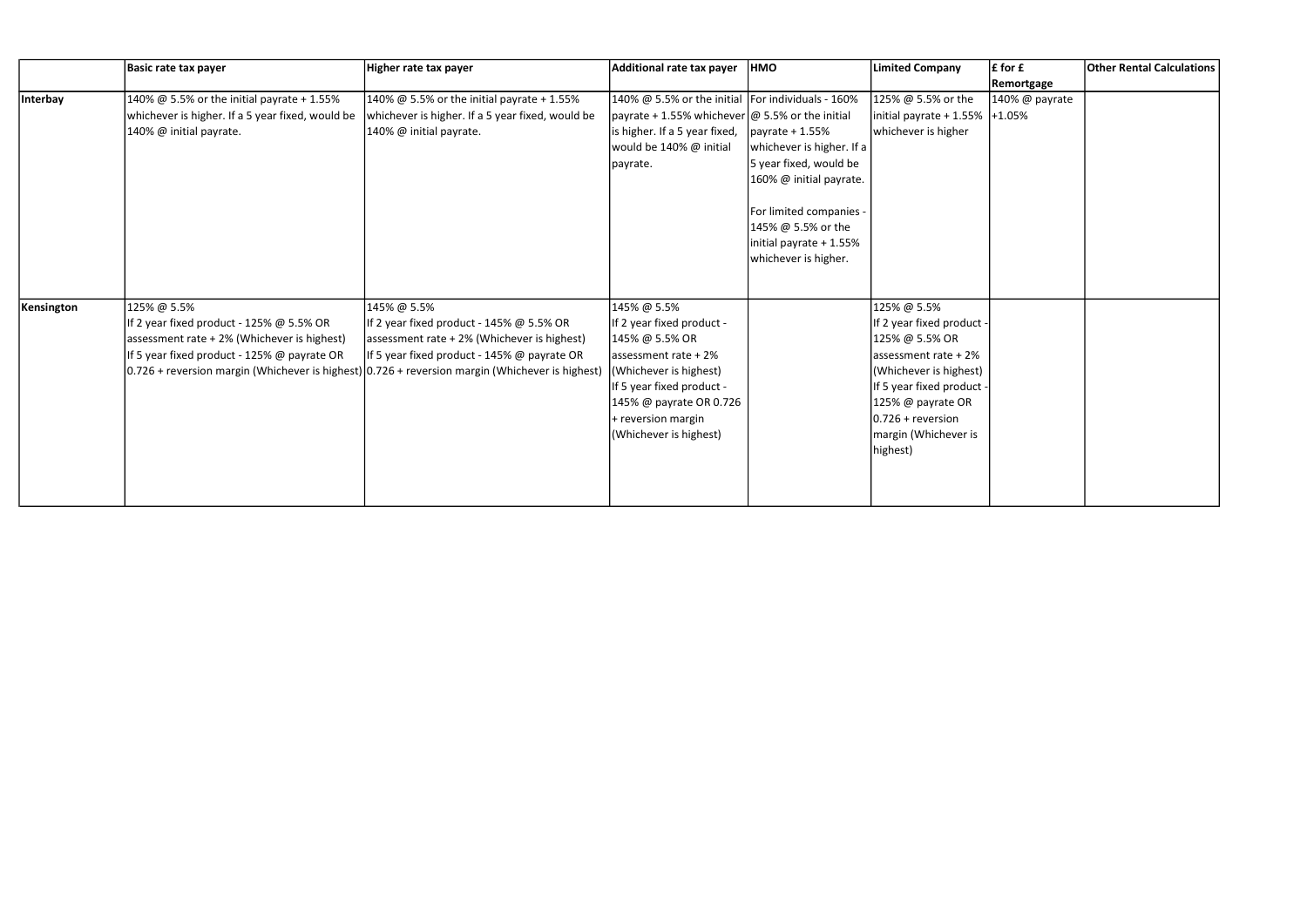|                      | <b>Basic rate tax payer</b>               | Higher rate tax payer                     | Additional rate tax payer                       | <b>HMO</b>              | <b>Limited Company</b> | $\mathbf{f}$ for $\mathbf{f}$ | <b>Other Rental Calculations</b> |
|----------------------|-------------------------------------------|-------------------------------------------|-------------------------------------------------|-------------------------|------------------------|-------------------------------|----------------------------------|
|                      |                                           |                                           |                                                 |                         |                        | <b>Remortgage</b>             |                                  |
| <b>Kent Reliance</b> | 140% @ initial payrate + 1.55% OR 5.5%    | 140% @ initial payrate + 1.55% OR 5.5%    | 140% $@$ initial payrate +                      | Upto 6 bedrooms         | 125% @ initial payrate | 140% @ initial                |                                  |
|                      | (Whichever is highest).                   | (Whichever is highest).                   | 1.55% OR 5.5% (Whichever Individual - 140% @    |                         | + 1.55% OR 5.5%        | payrate + 1.05%               |                                  |
|                      | 140% @ payrate for 5 year fixed products. | 140% @ payrate for 5 year fixed products. | is highest).                                    | initial payrate + 1.55% | (Whichever is highest) |                               |                                  |
|                      |                                           |                                           | 140% @ payrate for 5 year OR 5.5% (Whichever is |                         |                        |                               |                                  |
|                      |                                           |                                           | fixed products.                                 | highest). 5 year fixed  |                        |                               |                                  |
|                      |                                           |                                           |                                                 | products are 140% @     |                        |                               |                                  |
|                      |                                           |                                           |                                                 | payrate.                |                        |                               |                                  |
|                      |                                           |                                           |                                                 | Ltd Company - 125% @    |                        |                               |                                  |
|                      |                                           |                                           |                                                 |                         |                        |                               |                                  |
|                      |                                           |                                           |                                                 | initial payrate + 1.55% |                        |                               |                                  |
|                      |                                           |                                           |                                                 | OR 5.5% (Whichever is   |                        |                               |                                  |
|                      |                                           |                                           |                                                 | highest) 5 year fixed   |                        |                               |                                  |
|                      |                                           |                                           |                                                 | products are 125% @     |                        |                               |                                  |
|                      |                                           |                                           |                                                 | payrate.                |                        |                               |                                  |
|                      |                                           |                                           |                                                 | 7 or more bedrooms      |                        |                               |                                  |
|                      |                                           |                                           |                                                 | Individual - 160% @     |                        |                               |                                  |
|                      |                                           |                                           |                                                 | initial payrate + 1.55% |                        |                               |                                  |
|                      |                                           |                                           |                                                 | OR 5.5% (Whichever is   |                        |                               |                                  |
|                      |                                           |                                           |                                                 | highest). 5 year fixed  |                        |                               |                                  |
|                      |                                           |                                           |                                                 | products are 160% @     |                        |                               |                                  |
|                      |                                           |                                           |                                                 | payrate.                |                        |                               |                                  |
|                      |                                           |                                           |                                                 | Ltd Company - 145% @    |                        |                               |                                  |
|                      |                                           |                                           |                                                 | initial payrate + 1.55% |                        |                               |                                  |
|                      |                                           |                                           |                                                 | OR 5.5% (Whichever is   |                        |                               |                                  |
|                      |                                           |                                           |                                                 | highest). 5 year fixed  |                        |                               |                                  |
|                      |                                           |                                           |                                                 | products are 145% @     |                        |                               |                                  |
|                      |                                           |                                           |                                                 | payrate.                |                        |                               |                                  |
|                      |                                           |                                           |                                                 |                         |                        |                               |                                  |
|                      |                                           |                                           |                                                 |                         |                        |                               |                                  |
| Keystone             | 125% @ 5.5% - 2 year fixed.               | 145% @ 5.5% - 2 year fixed.               | 145% @ 5.5% - 2 year                            |                         | 125% @ 5.5% - 2 year   |                               |                                  |
|                      | 125% @ payrate - 5 year fixed.            | 145% @ payrate - 5 year fixed.            | fixed.                                          |                         | fixed.                 |                               |                                  |
|                      |                                           |                                           | $145\%$ @ payrate - 5 year                      |                         | 125% @ payrate - 5     |                               |                                  |
|                      |                                           |                                           | fixed.                                          |                         | year fixed.            |                               |                                  |
| Landbay              | 140% @ payrate - 5 year fixed.            | 140% @ payrate - 5 year fixed.            | 140% @ payrate - 5 year                         | Individual - 140% @     | 125% @ payrate - 5     |                               |                                  |
|                      | 140% $@$ 5.5% - 2 year fixed and tracker  | 140% @ 5.5% - 2 year fixed and tracker    | fixed.                                          | payrate - 5 year fixed. | year fixed.            |                               |                                  |
|                      | products.                                 | products.                                 | 140% @ 5.5% - 2 year fixed 140% @ 5.5% - 2 year |                         | 125% @ 5.5% - 2 year   |                               |                                  |
|                      |                                           |                                           | and tracker products.                           | fixed and tracker       | fixed and tracker      |                               |                                  |
|                      |                                           |                                           |                                                 | products.               | products.              |                               |                                  |
|                      |                                           |                                           |                                                 | Limited Company -       |                        |                               |                                  |
|                      |                                           |                                           |                                                 | 130% @ payrate - 5      |                        |                               |                                  |
|                      |                                           |                                           |                                                 | year fixed.             |                        |                               |                                  |
|                      |                                           |                                           |                                                 | 125% @ 5.5% - 2 year    |                        |                               |                                  |
|                      |                                           |                                           |                                                 | fixed and tracker       |                        |                               |                                  |
|                      |                                           |                                           |                                                 | products.               |                        |                               |                                  |
|                      |                                           |                                           |                                                 | <b>First Time HMO</b>   |                        |                               |                                  |
|                      |                                           |                                           |                                                 | Landlord - All above    |                        |                               |                                  |
|                      |                                           |                                           |                                                 | stressed at 150%        |                        |                               |                                  |
|                      |                                           |                                           |                                                 |                         |                        |                               |                                  |
|                      |                                           |                                           |                                                 |                         |                        |                               |                                  |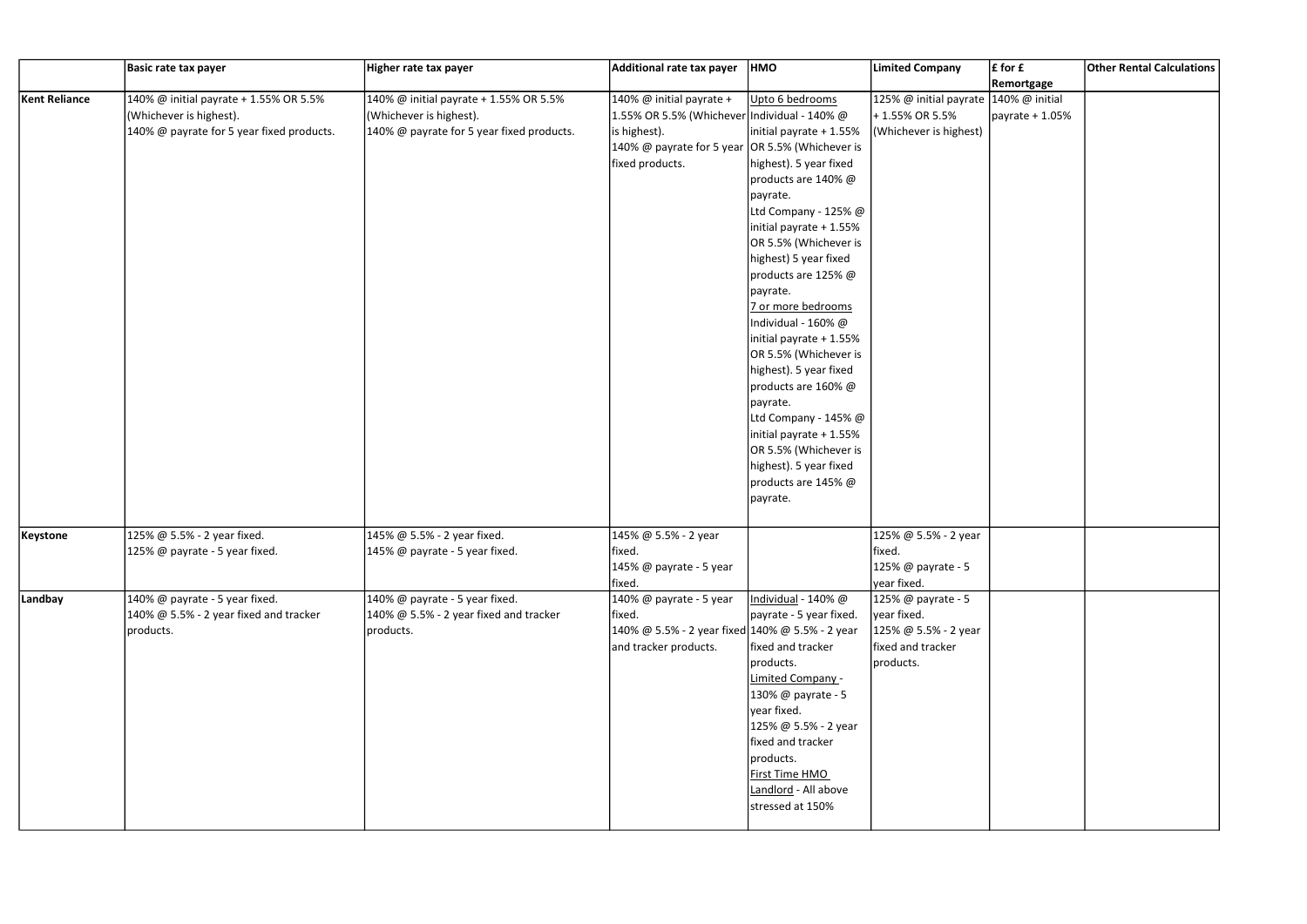|                                    | <b>Basic rate tax payer</b>                                 | Higher rate tax payer                                                            | Additional rate tax payer                                          | <b>HMO</b>                                                                                                                                  | <b>Limited Company</b>                                         | $\mathsfsf{f}$ for $\mathsf{f}$                                                                                                                                                                                      | <b>Other Rental Calculations</b>                                                                        |
|------------------------------------|-------------------------------------------------------------|----------------------------------------------------------------------------------|--------------------------------------------------------------------|---------------------------------------------------------------------------------------------------------------------------------------------|----------------------------------------------------------------|----------------------------------------------------------------------------------------------------------------------------------------------------------------------------------------------------------------------|---------------------------------------------------------------------------------------------------------|
|                                    |                                                             |                                                                                  |                                                                    |                                                                                                                                             |                                                                | Remortgage                                                                                                                                                                                                           |                                                                                                         |
| <b>Leeds</b>                       | 125% @ 5.5%                                                 | 145% @ 5.5%                                                                      | 150% @ 5.5%                                                        | 165% @ 5.75%<br>E for £ HMO Remo -<br>165% @ 5%                                                                                             |                                                                | Basic rate tax<br>payer - 125% @<br>5%<br>Higher rate tax<br>payer - 145% @<br>5%<br>Additional rate<br>tax payer - 150%<br>@ 5%<br>£ for £ HMO<br>Remo - 165% @<br>5%<br>E for £ Holiday let<br>Remo - 145% @<br>5% | Holiday Lets -<br>145% @ 5.5%<br>E for £ Holiday let Remo -<br>145% @ 5%                                |
| Leek                               | 140% @ 5.5%                                                 | 140% @ 5.5%                                                                      | 140% @ 5.5%                                                        |                                                                                                                                             |                                                                | 125% @ 5.5%                                                                                                                                                                                                          | Portfolio Landlords -<br>140% @ 5.5%                                                                    |
| Lendinvest                         | 125% @ 5%<br>140% @ payrate for 5 year fixed products       | 140% @ 5%<br>140% @ payrate for 5 year fixed products                            | 140% @ 5%<br>140% @ payrate for 5 year 130% @ 5%<br>fixed products | Basic rate tax payer -<br>Higher rate tax payer -<br>145% @ 5%<br>Additional rate tax<br>payer - 145 % 5%<br>Limited company -<br>130% @ 5% | 125% @ 5%<br>140% @ payrate for 5<br>year fixed products       |                                                                                                                                                                                                                      |                                                                                                         |
| Mansfield                          | 125% @ 5.5% OR 125% @ payrate if 5 year<br>fixed product    | 145% @ 5.5% OR 125% @ payrate if 5 year fixed 145% @ 5.5% OR 125% @<br>product   | payrate if 5 year fixed<br>product                                 |                                                                                                                                             |                                                                |                                                                                                                                                                                                                      |                                                                                                         |
| Marsden - EXPAT<br><b>BTL ONLY</b> | 125% @ 5.5%                                                 | 145% @ 5.5%                                                                      | 145% @ 5.5%                                                        |                                                                                                                                             |                                                                |                                                                                                                                                                                                                      | Top Slicing - 115% @ 5.5%                                                                               |
| Masthaven                          | 125% @ payrate or reversion rate (Whichever<br>is highest). | 140% @ payrate or reversion rate (Whichever is $140\%$ @ payrate or<br>highest). | reversion rate (Whichever<br>is highest).                          | 140% @ payrate or<br>reversion rate<br>(Whichever is highest)                                                                               | 125% @ payrate or<br>reversion rate<br>(Whichever is highest). |                                                                                                                                                                                                                      |                                                                                                         |
| Melton                             | 145% @ 5.5% or 145% @ 4% if on a 5 year<br>fixed            | 145% @ 5.5% or 145% @ 4% if on a 5 year fixed  145% @ 5.5% or 145% @             | 4% if on a 5 year fixed                                            |                                                                                                                                             |                                                                |                                                                                                                                                                                                                      | Regulated BTL - 145% @<br>5.5% or 145% @ 4% if 5<br>year fixed product<br>Holiday Lets -<br>130% @ 5.5% |
| Metro Bank                         | 140% @ 5.5% if 2 year fixed.<br>140% @ 4% if 5 year fixed.  | 140% @ 5.5% if 2 year fixed.<br>140% @ 4% if 5 year fixed.                       | 140% @ 5.5% if 2 year<br>fixed.<br>$140\%$ @ 4% if 5 year fixed.   |                                                                                                                                             |                                                                |                                                                                                                                                                                                                      | Top Slicing - 100% @ 5.5%<br>Portfolio Landlords -<br>140% $@$ 5.5% regardless<br>of product            |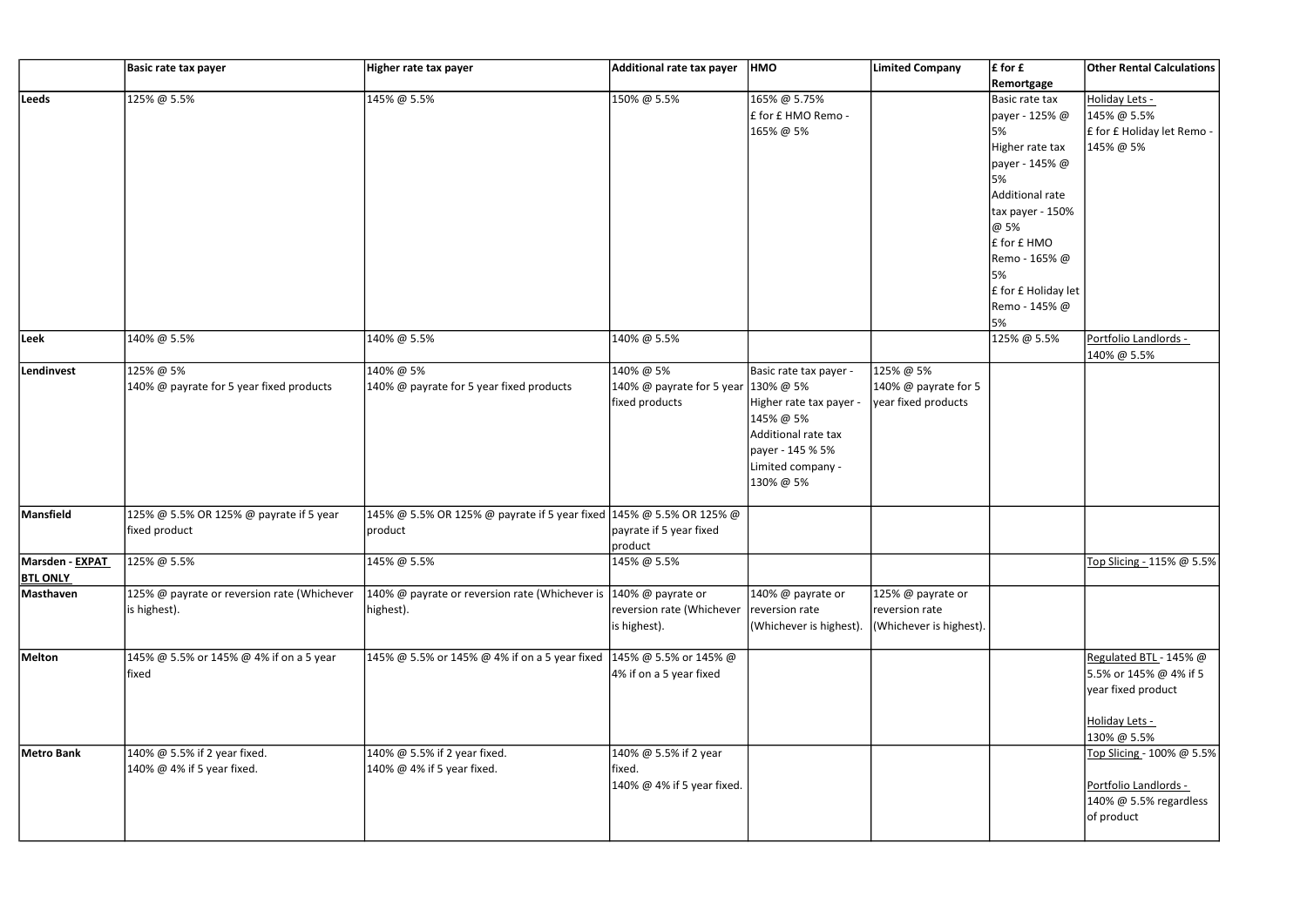|                       | <b>Basic rate tax payer</b>                   | Higher rate tax payer                                                                          | <b>Additional rate tax payer</b> | <b>HMO</b>                                       | <b>Limited Company</b> | $\mathsfsf{f}$ for $\mathsf{f}$ | <b>Other Rental Calculations</b> |
|-----------------------|-----------------------------------------------|------------------------------------------------------------------------------------------------|----------------------------------|--------------------------------------------------|------------------------|---------------------------------|----------------------------------|
|                       |                                               |                                                                                                |                                  |                                                  |                        | Remortgage                      |                                  |
| <b>Molo Finance</b>   |                                               | 125% @ payrate + 2% or minimum of 5.5% on 2 150% @ payrate + 2% or minimum of 5.5% on 2        | $153\%$ @ payrate + 2% or        | 160% @ payrate + 2%                              | 125% @ payrate + 2%    |                                 |                                  |
|                       | year products and payrate for 5 year products | year products and payrate for 5 year products                                                  | minimum of 5.5% on 2             | or minimum of 5.5% on $\vert$ or minimum of 5.5% |                        |                                 |                                  |
|                       |                                               |                                                                                                | year products and payrate        | 2 year products and                              | on 2 year products and |                                 |                                  |
|                       |                                               |                                                                                                | for 5 year products              | payrate for 5 year                               | payrate for 5 year     |                                 |                                  |
|                       |                                               |                                                                                                |                                  | products                                         | products               |                                 |                                  |
| Mpowered              | 125% @ payrate if 5 year fixed product.       | 145% @ payrate if 5 year fixed product.                                                        | 145% @ payrate if 5 year         | 150% @ payrate if 5                              | 125% @ payrate if 5    |                                 | Joint application - Basic        |
| Mortgages             | 125% @ 5.5% or +2% of the reversionary rate   | 145% @ 5.5% or +2% of the reversionary rate                                                    | fixed product.                   | year fixed product.                              | year fixed product.    |                                 | rate tax payer + higher          |
|                       | (Whichever is higher)                         | (Whichever is higher)                                                                          | 145% @ 5.5% or +2% of            | 150% @ 5.5% or +2% of 125% @ 5.5% or +2%         |                        |                                 | rate tax payer -                 |
|                       |                                               |                                                                                                | the reversionary rate            | the reversionary rate                            | of the reversionary    |                                 | 145% @ payrate if 5 year         |
|                       |                                               |                                                                                                | (Whichever is higher)            | (Whichever is higher)                            | rate (Whichever is     |                                 | fixed product.                   |
|                       |                                               |                                                                                                |                                  |                                                  | higher)                |                                 | 145% @ 5.5% or +2% of            |
|                       |                                               |                                                                                                |                                  |                                                  |                        |                                 | the reversion rate               |
|                       |                                               |                                                                                                |                                  |                                                  |                        |                                 | (Whichever is highest)           |
| NatWest               | 125% @ 4.5% if 5 year fixed product.          | 145% @ 4.5% if 5 year fixed product.                                                           | 145% @ 4.5% if 5 year            |                                                  |                        | Basic Rate tax                  |                                  |
|                       | 125% @ 5.5% for all other products.           | 145% @ 5.5% for all other products.                                                            | fixed product.                   |                                                  |                        | payer - 125% @                  |                                  |
|                       |                                               |                                                                                                | 145% @ 5.5% for all other        |                                                  |                        | 4.5%                            |                                  |
|                       |                                               |                                                                                                | products.                        |                                                  |                        | Higher Rate tax                 |                                  |
|                       |                                               |                                                                                                |                                  |                                                  |                        | payer - 135% @                  |                                  |
|                       |                                               |                                                                                                |                                  |                                                  |                        | 4.5%                            |                                  |
| Newbury               | 125% @ 5.5%                                   | 135% @ 5.5%                                                                                    | 135% @ 5.5%                      | 175% @ 5.5%                                      |                        |                                 |                                  |
| Newcastle             |                                               | 145% @ 5.5% for short term (less than 5 years). 145% @ 5.5% for short term (less than 5 years) | 145% @ 5.5% for short            |                                                  |                        | 125% @ 5.5%                     |                                  |
|                       | 145% @ 4% for long term (5 years or more).    | 145% @ 4% for long term (5 years or more).                                                     | term (less than 5 years).        |                                                  |                        |                                 |                                  |
|                       |                                               |                                                                                                | 145% @ 4% for long term          |                                                  |                        |                                 |                                  |
|                       |                                               |                                                                                                | (5 years or more).               |                                                  |                        |                                 |                                  |
| Nottingham            | 165% @ 3.95% if 5 year fixed product.         | 165% @ 3.95% if 5 year fixed product.                                                          | 165% @ 3.95% if 5 year           |                                                  |                        | 165% @ 3.95%                    |                                  |
|                       | 165% @ 5.5% for all other products.           | 165% @ 5.5% for all other products.                                                            | fixed product.                   |                                                  |                        |                                 |                                  |
|                       |                                               |                                                                                                | 165% @ 5.5% for all other        |                                                  |                        |                                 |                                  |
|                       |                                               |                                                                                                | products.                        |                                                  |                        |                                 |                                  |
| <b>Octane Capital</b> | Rental income from security property to cover | Rental income from security property to cover                                                  | Rental income from               |                                                  |                        |                                 |                                  |
|                       | at least 100% of Pay Rate                     | at least 100% of Pay Rate                                                                      | security property to cover       |                                                  |                        |                                 |                                  |
|                       |                                               |                                                                                                | at least 100% of Pay Rate        |                                                  |                        |                                 |                                  |
|                       |                                               |                                                                                                |                                  |                                                  |                        |                                 |                                  |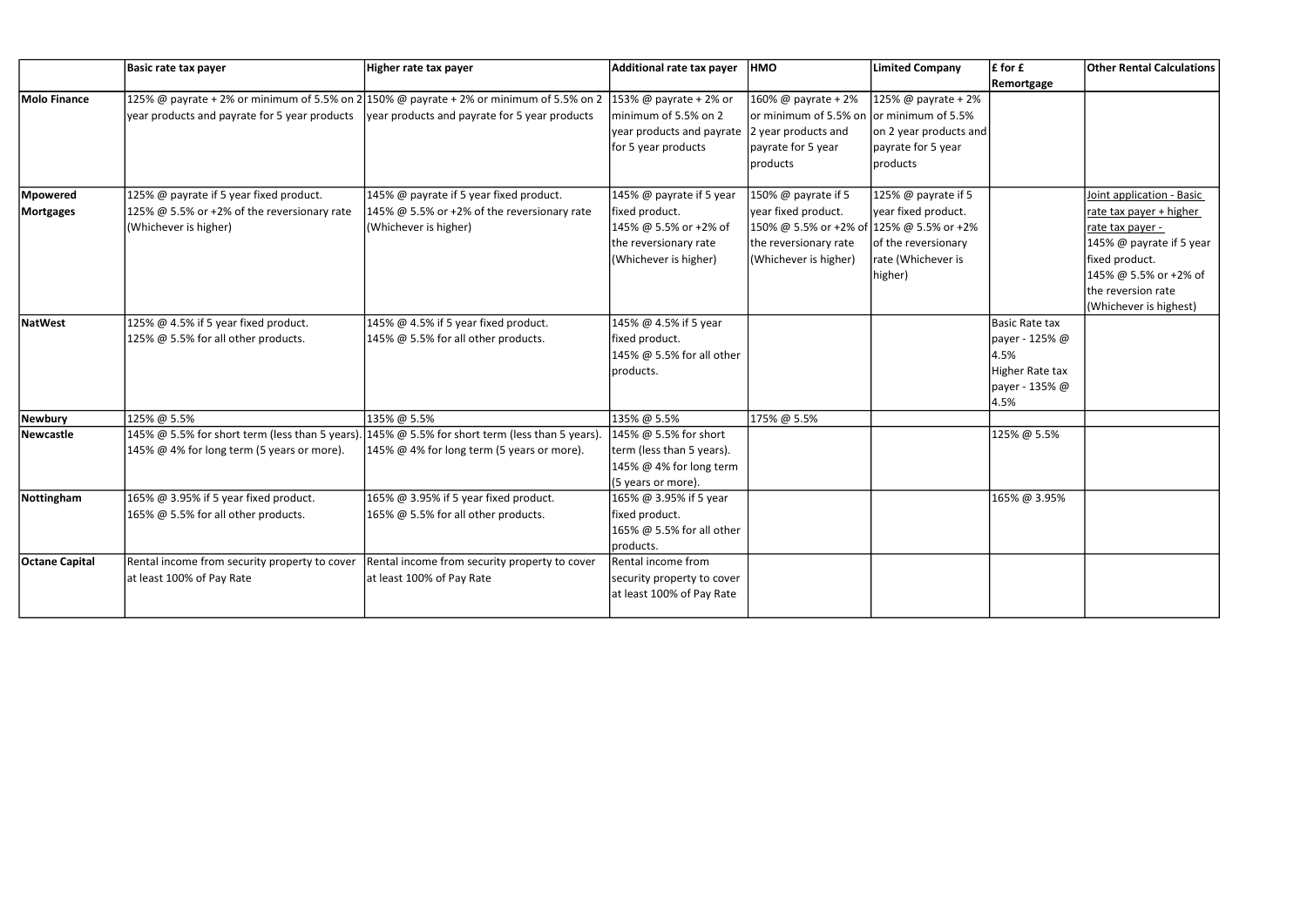|                   | <b>Basic rate tax payer</b>                                                                                                                                                                                                                                                                                                                                                                          | Higher rate tax payer                                                                                                                                                                                                                                                                        | <b>Additional rate tax payer</b>                                                                                                                                                                                                                                                                                                                                                                                            | <b>HMO</b>                                                                                                                                                                                                                                                                                                                                                                | Limited Company                                                                                                               | $\mathsfsf$ for $\mathsf f$ | <b>Other Rental Calculations</b>                                                                                                                                                                                                                                                                                                                                                                                                                                                                                                                                                                                                                                                                                                                                                                                                                                                                                                                                                                                                                                                                                                          |
|-------------------|------------------------------------------------------------------------------------------------------------------------------------------------------------------------------------------------------------------------------------------------------------------------------------------------------------------------------------------------------------------------------------------------------|----------------------------------------------------------------------------------------------------------------------------------------------------------------------------------------------------------------------------------------------------------------------------------------------|-----------------------------------------------------------------------------------------------------------------------------------------------------------------------------------------------------------------------------------------------------------------------------------------------------------------------------------------------------------------------------------------------------------------------------|---------------------------------------------------------------------------------------------------------------------------------------------------------------------------------------------------------------------------------------------------------------------------------------------------------------------------------------------------------------------------|-------------------------------------------------------------------------------------------------------------------------------|-----------------------------|-------------------------------------------------------------------------------------------------------------------------------------------------------------------------------------------------------------------------------------------------------------------------------------------------------------------------------------------------------------------------------------------------------------------------------------------------------------------------------------------------------------------------------------------------------------------------------------------------------------------------------------------------------------------------------------------------------------------------------------------------------------------------------------------------------------------------------------------------------------------------------------------------------------------------------------------------------------------------------------------------------------------------------------------------------------------------------------------------------------------------------------------|
|                   |                                                                                                                                                                                                                                                                                                                                                                                                      |                                                                                                                                                                                                                                                                                              |                                                                                                                                                                                                                                                                                                                                                                                                                             |                                                                                                                                                                                                                                                                                                                                                                           |                                                                                                                               | <b>Remortgage</b>           |                                                                                                                                                                                                                                                                                                                                                                                                                                                                                                                                                                                                                                                                                                                                                                                                                                                                                                                                                                                                                                                                                                                                           |
| <b>Paragon</b>    | Non Portfolio Range - 125% @ 5.5% (or pay<br>rate + 2% whichever is the higher) on a 2 year<br>fixed rate.<br>125% @ 4% on a 5 year fixed product.<br>Portfolio Range - Basic rate tax payer or limited Portfolio Range - Higher or additional rate tax<br>company on a SSCU – 125% @ 5.5% (or pay<br>rate + 2% whichever is the higher) on a 2 year<br>fixed or 125% $\omega$ 4% on a 5 year fixed. | Non Portfolio Range - 140% @ 5.5% (or pay rate<br>+2% whichever is the higher) on a 2 year fixed<br>rate.<br>140% @ 5.5% on a 5 year fixed product.<br>payer on a SSCU $-$ 140% @ 5.5% (or pay rate +<br>2% whichever is the higher) on a 2 year fixed or<br>$140\%$ @ 4% on a 5 year fixed. | Non Portfolio Range -<br>140% @ 5.5% (or pay rate<br>+2% whichever is the<br>higher) on a 2 year fixed<br>rate.<br>140% @ 5.5% on a 5 year<br> fixed product.<br>Portfolio Range - Higher or   fixed.<br>additional rate tax payer<br>on a SSCU - 140% @ 5.5%   Portfolio Range - Higher<br>(or pay rate + 2%<br>whichever is the higher) on payer on a HMO/MUB<br>a 2 year fixed or 140% $\omega$<br>4% on a 5 year fixed. | Non Portfolio Range -<br>Basic rate tax payer or<br>limited company on a<br> HMO/MUB – 130% @<br>5.5% (or pay rate + 2%<br> whichever is the higher) a 5 year fixed.<br>on a 2 year fixed or<br>130% @ 4% on a 5 year<br>or additional rate tax<br>– 145% @ 5.5% (or pay<br>rate + 2% whichever is<br>the higher) on a 2 year<br>fixed or 145% @ 4% on<br>a 5 year fixed. | Portfolio Range - 125%<br>$\omega$ 5.5% (or pay rate +<br>2% whichever is the<br>higher) on a 2 year<br>fixed or 125% @ 4% on |                             | Expats -<br>140% @ 5.5% (or pay rate + 2%<br>whichever is highest) on a 2 year<br>fixed rate product for a basic rate<br>tax payer.<br>140% @ 5.5% (or payrate + 2%<br>whichever is higest) on a 2 year fixed<br>rate product for higher or additional<br>rate tax payers.<br>140% @ 4% for 5 year fixed<br>products for basic rate tax payers.<br>140% @ 5.5% for 5 year fixed<br>products for higher or additional<br>rate tax payers.<br>Portfolio Landlords -<br>Basic rate tax payer or limited<br>company on a SSCU - 125% @ 5.5%<br>(or pay rate $+2\%$ whichever is the<br>higher) on a 2 year fixed or 125% @<br>4% on a 5 year fixed.<br>Higher or additional rate tax payer<br>on a SSCU - 140% @ 5.5% (or pay<br>rate + 2% whichever is the higher)<br>on a 2 year fixed or 140% @ 4% on a<br>5 year fixed.<br>Holiday Lets -<br>150% @ 5.5% (or pay rate + 2%<br>whichever is the higher) on a 2 year<br>fixed rate for a basic rate tax payer.<br>150% @ 5.5% (or pay rate + 2%<br>whichever is the higher) on a 2 year<br>fixed rate for a higher or additional<br>rate tax payer.<br>$150\%$ @ 4% on a 5 year fixed for a |
| <b>Penrith BS</b> | 130% @ 5.5%                                                                                                                                                                                                                                                                                                                                                                                          | 150% @ 5.5%                                                                                                                                                                                                                                                                                  | 150% @ 5.5%                                                                                                                                                                                                                                                                                                                                                                                                                 |                                                                                                                                                                                                                                                                                                                                                                           |                                                                                                                               |                             | Expats -<br>130% @ 5.99%                                                                                                                                                                                                                                                                                                                                                                                                                                                                                                                                                                                                                                                                                                                                                                                                                                                                                                                                                                                                                                                                                                                  |
| <b>Pepper</b>     | Products less than 5 years, whichever is the<br>highest-<br>140% @ payrate + 2%<br>140% @ reversionary rate<br>140% @ 5.5%<br>140% payrate - 5 year fixed products                                                                                                                                                                                                                                   | Products less than 5 years, whichever is the<br>highest-<br>140% @ payrate + 2%<br>140% @ reversionary rate<br>140% @ 5.5%<br>140% payrate - 5 year fixed products                                                                                                                           | Products less than 5 years,<br>whichever is the highest-<br>140% @ payrate + 2%<br>140% @ reversionary rate<br>140% @ 5.5%<br>140% payrate - 5 year fixed<br>products                                                                                                                                                                                                                                                       |                                                                                                                                                                                                                                                                                                                                                                           |                                                                                                                               |                             |                                                                                                                                                                                                                                                                                                                                                                                                                                                                                                                                                                                                                                                                                                                                                                                                                                                                                                                                                                                                                                                                                                                                           |
| Platform          | 128% @ 5.5%<br>128% @ 5% for 5 year fixed products                                                                                                                                                                                                                                                                                                                                                   | 145% @ 5.5%<br>145% @ 5% for 5 year fixed products                                                                                                                                                                                                                                           | 145% @ 5.5%<br>145% @ 5% for 5 year<br>fixed products                                                                                                                                                                                                                                                                                                                                                                       |                                                                                                                                                                                                                                                                                                                                                                           |                                                                                                                               | 128% @ 5%                   |                                                                                                                                                                                                                                                                                                                                                                                                                                                                                                                                                                                                                                                                                                                                                                                                                                                                                                                                                                                                                                                                                                                                           |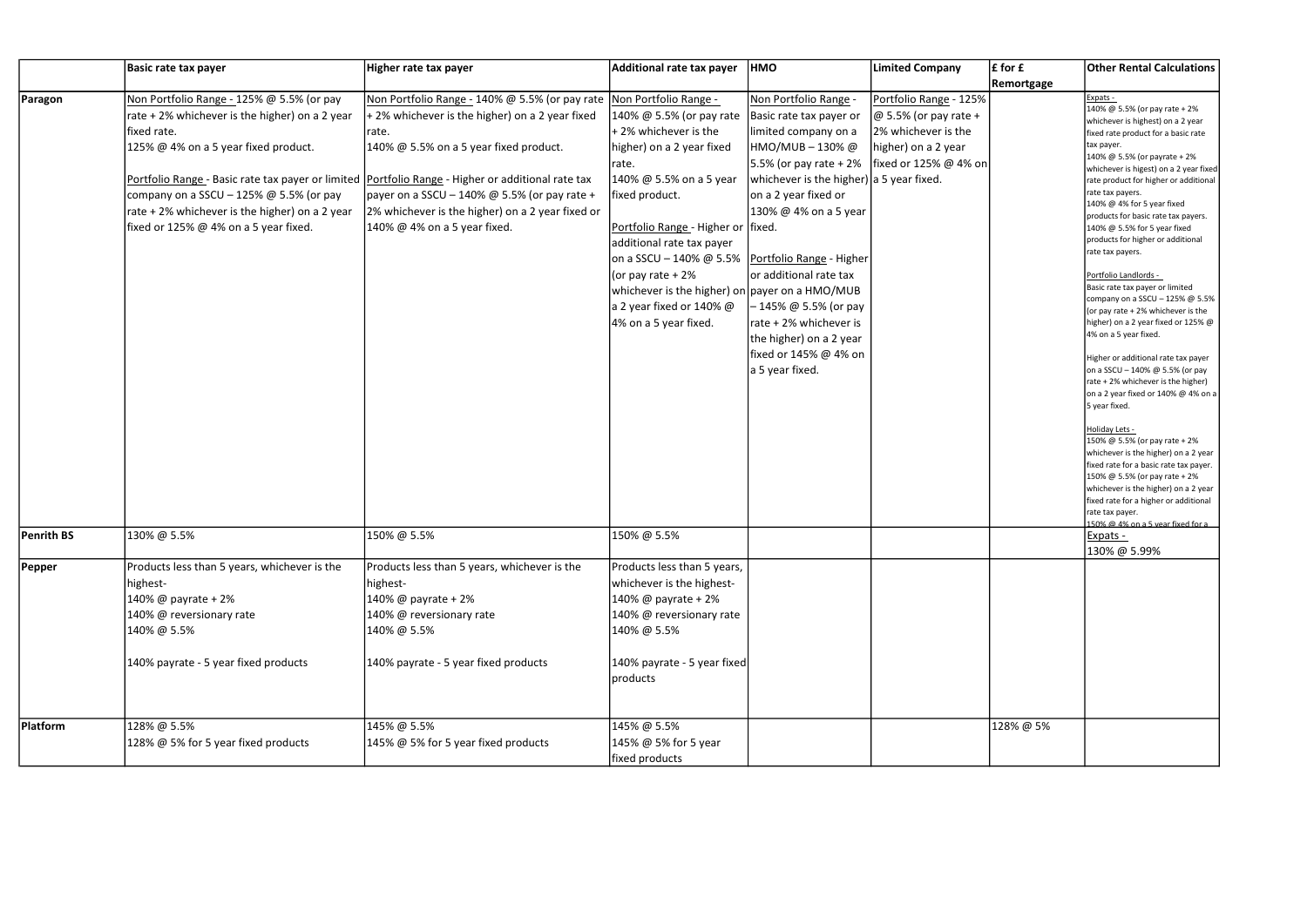| £ for £                         | <b>Other Rental Calculations</b> |
|---------------------------------|----------------------------------|
| Remortgage                      |                                  |
|                                 |                                  |
|                                 |                                  |
|                                 |                                  |
|                                 |                                  |
|                                 |                                  |
|                                 |                                  |
|                                 |                                  |
|                                 |                                  |
| If the property                 |                                  |
| was purchased                   |                                  |
| prior to January                |                                  |
| 2017 - 125% @                   |                                  |
| 5.5%. If bought                 |                                  |
| after January                   |                                  |
| 2017, standard                  |                                  |
| calculation                     |                                  |
| applies.                        |                                  |
|                                 |                                  |
|                                 |                                  |
|                                 |                                  |
|                                 |                                  |
|                                 |                                  |
|                                 |                                  |
|                                 |                                  |
| 130% @ 4% for<br>basic rate tax |                                  |
|                                 |                                  |
| payer<br>145% @ 4% for          |                                  |
| higher rate tax                 |                                  |
| payer                           |                                  |
|                                 | Portfolio Landlords -            |
|                                 | 145% at 5.5%                     |
|                                 | 145% @ 5% for 5 year             |
|                                 | fixed products                   |
|                                 |                                  |
|                                 |                                  |
|                                 |                                  |
|                                 |                                  |
|                                 |                                  |
|                                 |                                  |
|                                 |                                  |
|                                 |                                  |

|                         | <b>Basic rate tax payer</b>                                                                                                             | Higher rate tax payer                                                                                                                       | Additional rate tax payer                                                                                                                        | <b>HMO</b> | <b>Limited Company</b>                                                                                                                              | $\mathbf{f}$ for $\mathbf{f}$                                                                                                                           |
|-------------------------|-----------------------------------------------------------------------------------------------------------------------------------------|---------------------------------------------------------------------------------------------------------------------------------------------|--------------------------------------------------------------------------------------------------------------------------------------------------|------------|-----------------------------------------------------------------------------------------------------------------------------------------------------|---------------------------------------------------------------------------------------------------------------------------------------------------------|
|                         |                                                                                                                                         |                                                                                                                                             |                                                                                                                                                  |            |                                                                                                                                                     | <b>Remortgage</b>                                                                                                                                       |
| <b>Precise</b>          | 125% @ payrate for 5 year fixed products<br>125% @ payrate + 2% or revert rate (minimum<br>5.5%) for shorter term and tracker products. | 145% @ payrate for 5 year fixed products<br>$145\%$ @ payrate + 2% or revert rate (minimum<br>[5.5%] for shorter term and tracker products. | 160% @ payrate for 5 year<br>fixed products<br>160% @ payrate + 2% or<br>revert rate (minimum<br>5.5%) for shorter term and<br>tracker products. |            | 125% @ payrate for 5<br>year fixed products<br>125% @ payrate + 2%<br>or revert rate<br>(minimum 5.5%) for<br>shorter term and<br>tracker products. |                                                                                                                                                         |
| Principality            | 145% @ 5.5%                                                                                                                             | 145% @ 5.5%                                                                                                                                 | 145% @ 5.5%                                                                                                                                      |            |                                                                                                                                                     | If the property<br>was purchased<br>prior to January<br> 2017 - 125% @<br>5.5%. If bought<br>after January<br>2017, standard<br>calculation<br>applies. |
| <b>Roma Finance</b>     | 120% @ payrate                                                                                                                          | 120% @ payrate                                                                                                                              | 120% @ payrate                                                                                                                                   |            |                                                                                                                                                     |                                                                                                                                                         |
| <b>Saffron</b>          | 140% @ payrate if 5 year fixed.<br>140% @ payrate + 2% OR 5.5% for any other<br>products (whichever is highest)                         | 140% $\omega$ payrate if 5 year fixed.<br>140% @ payrate + 2% OR 5.5% for any other<br>products (whichever is highest)                      | 140% @ payrate if 5 year<br>fixed.<br>140% @ payrate + 2% OR<br>5.5% for any other<br>products (whichever is<br>highest)                         |            |                                                                                                                                                     |                                                                                                                                                         |
| Santander               | 130% @ 5.5% if less than 5 year product<br>130% @ 4% if 5 year fixed                                                                    | $145\%$ @ 5.5% if less than 5 year product<br>145% % 4% if 5 year fixed                                                                     | 145% @ 5.5% if less than 5<br>year product<br>145% % 4% if 5 year fixed                                                                          |            |                                                                                                                                                     | 130% @ 4% for<br>basic rate tax<br> payer<br>145% @ 4% for<br>higher rate tax<br> payer                                                                 |
| <b>Skipton</b>          | 125% at 5.5%<br>125% @ 5% for 5 year fixed products                                                                                     | 145% at 5.5%<br>145% @ 5% for 5 year fixed products                                                                                         | 145% at 5.5%<br>145% @ 5% for 5 year<br>fixed products                                                                                           |            |                                                                                                                                                     |                                                                                                                                                         |
| <b>Stafford Railway</b> | 130% @ 5.5% up to 50% LTV<br> 140% @ 5.5% 50-70% LTV<br>There are no other variations                                                   | 130% @ 5.5% up to 50% LTV<br>140% @ 5.5% 50-70% LTV<br>There are no other variations                                                        | 130% @ 5.5% up to 50%<br>LTV<br>140% @ 5.5% 50-70% LTV<br>There are no other<br>variations                                                       |            |                                                                                                                                                     |                                                                                                                                                         |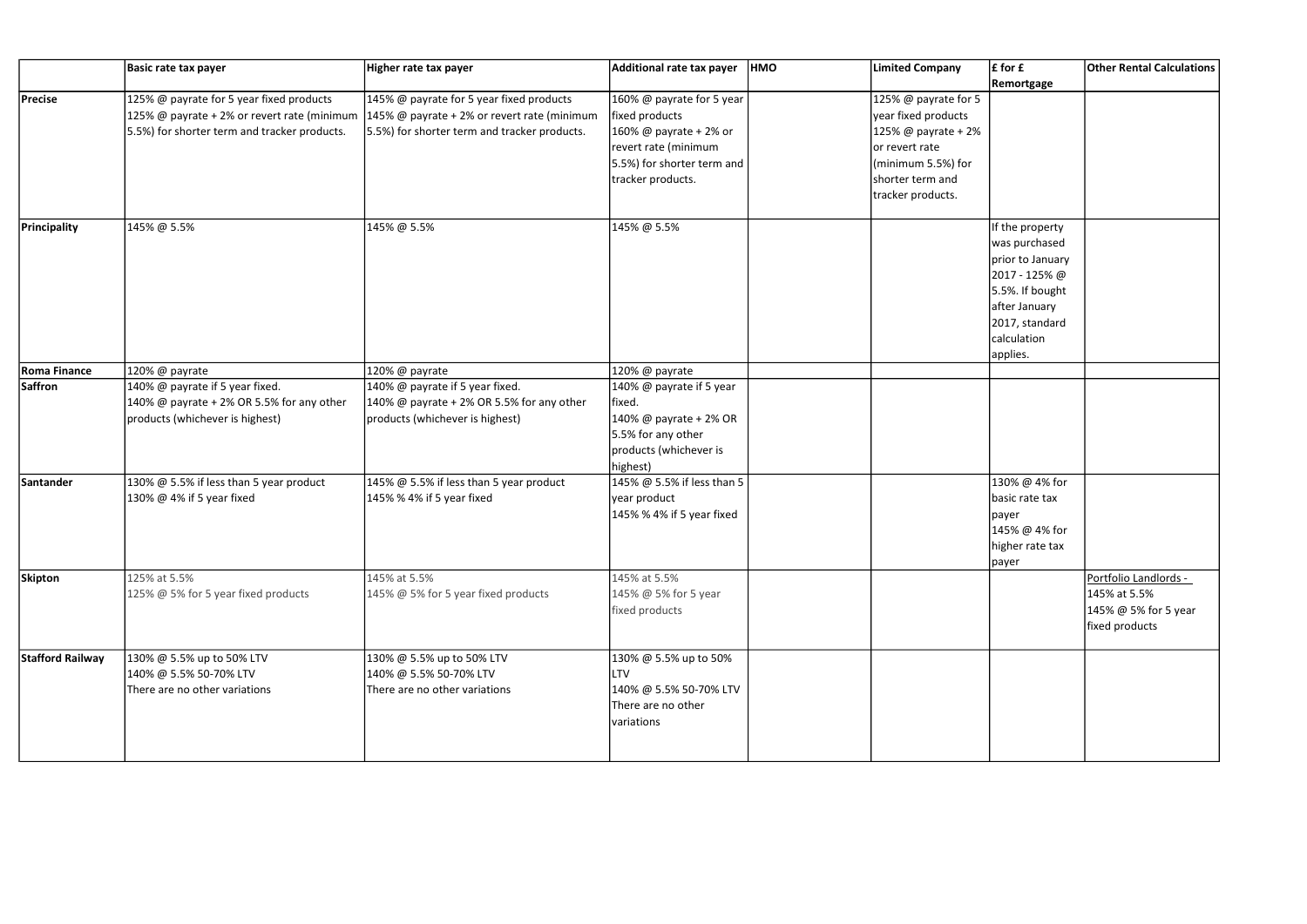|                     | Basic rate tax payer                       | Higher rate tax payer                       | Additional rate tax payer                      | <b>HMO</b>                         | <b>Limited Company</b> | $\mathsfsf{E}$ for $\mathsf E$ | <b>Other Rental Calculations</b> |
|---------------------|--------------------------------------------|---------------------------------------------|------------------------------------------------|------------------------------------|------------------------|--------------------------------|----------------------------------|
|                     |                                            |                                             |                                                |                                    |                        | Remortgage                     |                                  |
| State bank of India | 125% @ payrate for 5+ year fixed products. | 145% @ payrate for 5+ year fixed products.  | 145% @ payrate for 5+                          |                                    | 125% @ payrate for 5+  |                                |                                  |
| <b>UK</b>           | 125% @ payrate + 2% or 5.5% for any other  | 145% @ payrate + 2% or 5.5% for any other   | year fixed products.                           |                                    | year fixed products.   |                                |                                  |
|                     | products (Whichever is highest).           | products (Whichever is highest).            | $145%$ @ payrate + 2% or                       |                                    | 125% @ payrate + 2%    |                                |                                  |
|                     |                                            |                                             | 5.5% for any other                             |                                    | or 5.5% for any other  |                                |                                  |
|                     |                                            |                                             | products (Whichever is                         |                                    | products (Whichever is |                                |                                  |
|                     |                                            |                                             | highest).                                      |                                    | highest).              |                                |                                  |
| <b>Suffolk BS</b>   | 145% @ payrate for 5 year fixed products.  | 145% @ payrate for 5 year fixed products.   | 145% @ payrate for 5 year                      |                                    |                        |                                |                                  |
|                     | 145% @ payrate +2% OR 5.5% (Whichever is   | 145% @ payrate +2% OR 5.5% (Whichever is    | fixed products.                                |                                    |                        |                                |                                  |
|                     | higher) for 2 year products.               | higher) for 2 year products.                | 145% @ payrate +2% OR                          |                                    |                        |                                |                                  |
|                     |                                            |                                             | 5.5% (Whichever is higher)                     |                                    |                        |                                |                                  |
|                     |                                            |                                             | for 2 year products.                           |                                    |                        |                                |                                  |
| Swansea BS          | 125% multiplied by pay rate + 2% min 5.5%. | 145% multiplied by pay rate + 2% min 5.5%.  | 145% multiplied by pay                         |                                    |                        |                                |                                  |
|                     |                                            |                                             | rate + 2% min 5.5%.                            |                                    |                        |                                |                                  |
| Teachers            | 125% @ 5.5%                                | 145% @ 5.5%                                 | 145% @ 5.5%                                    |                                    |                        |                                | Holiday Lets -                   |
|                     |                                            |                                             |                                                |                                    |                        |                                | 135% @ 5.5%                      |
| The Mortgage        | 125% @ initial rate when 5 year fixed      | 140% @ initial rate when 5 year fixed       | 140% @ initial rate when 5 140% @ initial rate |                                    | 125% @ initial rate    |                                |                                  |
| Lender              | 125% @ 5.5% OR 125% @ initial rate + 2%    | 140% @ 5.5% OR 125% @ initial rate + 2%     | lvear fixed                                    | when 5 year fixed                  | when 5 year fixed      |                                |                                  |
|                     | (Whichever is higher)for any other product | (Whichever is higher) for any other product | 140% @ 5.5% OR 125% @                          | 140% @ 5.5% OR 125% 125% @ 5.5% OR |                        |                                |                                  |
|                     |                                            |                                             | linitial rate + 2%                             | $\omega$ initial rate + 2%         | 125% @ initial rate +  |                                |                                  |
|                     |                                            |                                             | (Whichever is higher)for                       | Whichever is                       | 2% (Whichever is       |                                |                                  |
|                     |                                            |                                             | any other product                              | higher) for any other              | higher) for any other  |                                |                                  |
|                     |                                            |                                             |                                                | product                            | product                |                                |                                  |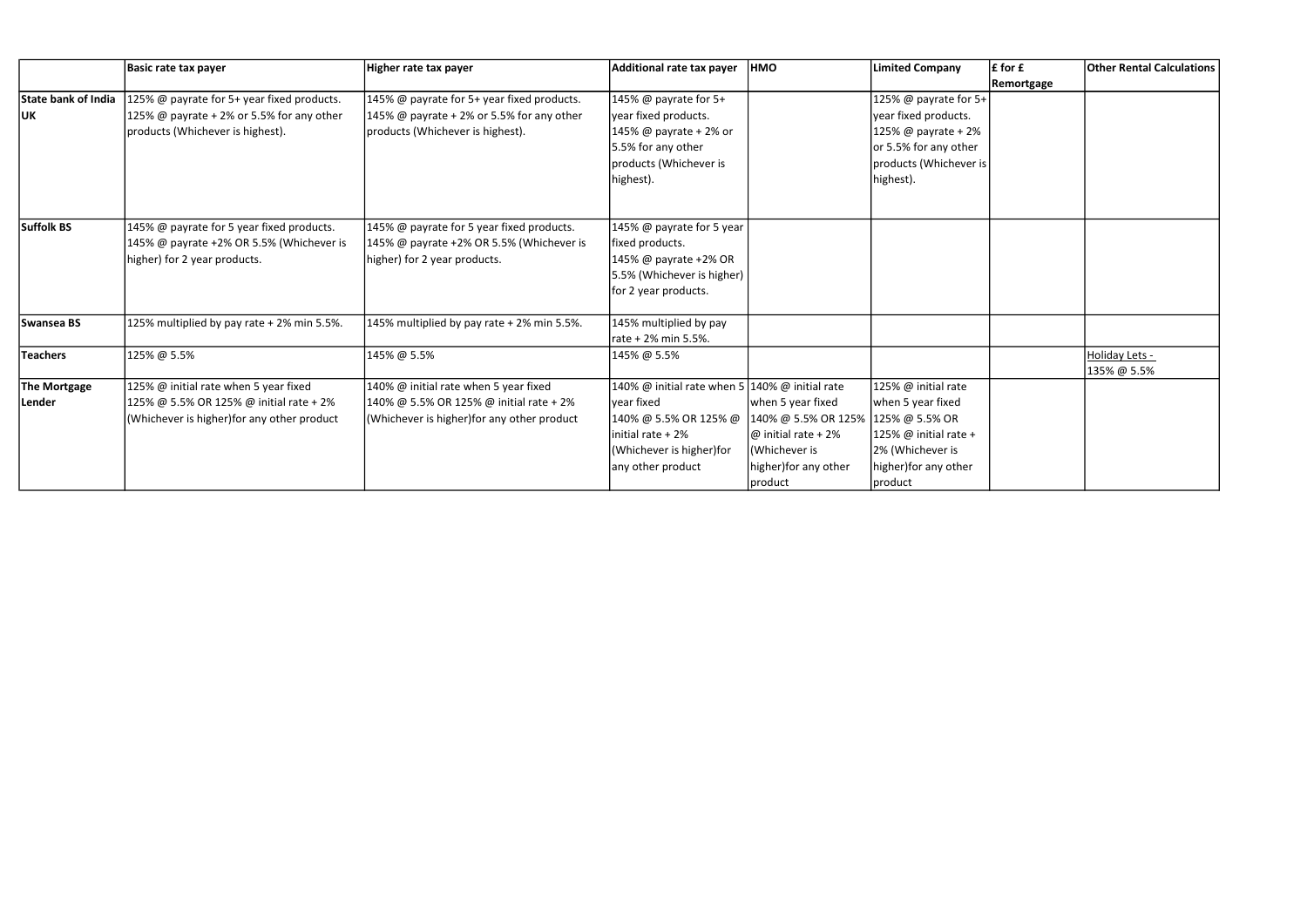|                  | <b>Basic rate tax payer</b>                   | Higher rate tax payer                                                                        | <b>Additional rate tax payer</b> | <b>HMO</b>                               | <b>Limited Company</b>  | $E$ for $E$                      | <b>Other Rental Calculations</b>         |
|------------------|-----------------------------------------------|----------------------------------------------------------------------------------------------|----------------------------------|------------------------------------------|-------------------------|----------------------------------|------------------------------------------|
|                  |                                               |                                                                                              |                                  |                                          |                         |                                  |                                          |
|                  |                                               |                                                                                              |                                  |                                          |                         | Remortgage                       |                                          |
| <b>TMW</b>       | 125% @ 4.5% for 5 year fixed products at 75%  | 145% @ 4.5% for 5 year fixed products at 75%                                                 | 145% @ 4.5% for 5 year           | 170% @ 4.5% for 5 year 125% @ 4.5% for 5 |                         | 125% @ 4.5% for                  | Portfolio Landlords -                    |
|                  | LTV or less.                                  | LTV or less.                                                                                 | fixed products at 75% LTV        | fixed products at 75%                    | year fixed products at  | 5 year fixed                     | 145% @ 4.5% for 5 year                   |
|                  | 125% @ 4.99% for 5 year fixed products at     | 145% @ 4.99% for 5 year fixed products at 75%+ or less.                                      |                                  | LTV or less.                             | 75% LTV or less.        | products at 75%                  | fixed products at 75% LTV                |
|                  | 75%+ LTV.                                     | LTV.                                                                                         | 145% @ 4.99% for 5 year          | 170% @ 4.99% for 5                       | 125% @ 4.99% for 5      | LTV or less.                     | or less.                                 |
|                  | 125% @ 4% for 10 year fixed products.         | 145% @ 4% for 10 year fixed products.                                                        | fixed products at 75%+           | year fixed products at                   | year fixed products at  |                                  | 125% @ 4.99% for 145% @ 4.99% for 5 year |
|                  |                                               |                                                                                              | LTV.                             | 75%+ LTV.                                | 75%+ LTV.               | 5 year fixed                     | fixed products at 75%+                   |
|                  |                                               |                                                                                              | 145% @ 4% for 10 year            | 170% @ 4% for 10 year                    | 125% @ 4% for 10        | products at 75+% LTV.            |                                          |
|                  |                                               |                                                                                              | fixed products.                  | fixed products.                          | year fixed products.    | LTV.                             | 145% @ 4% for 10 year                    |
|                  |                                               |                                                                                              |                                  |                                          |                         |                                  |                                          |
|                  |                                               |                                                                                              |                                  |                                          |                         | 125% @ 4% for 10 fixed products. |                                          |
|                  |                                               |                                                                                              |                                  |                                          |                         | year fixed                       |                                          |
|                  |                                               |                                                                                              |                                  |                                          |                         | products.                        |                                          |
|                  |                                               |                                                                                              |                                  |                                          |                         | 125% @ 4.5% for                  |                                          |
|                  |                                               |                                                                                              |                                  |                                          |                         | product terms                    |                                          |
|                  |                                               |                                                                                              |                                  |                                          |                         | less than 5 years                |                                          |
|                  |                                               |                                                                                              |                                  |                                          |                         | and less than 65%                |                                          |
|                  |                                               |                                                                                              |                                  |                                          |                         | LTV.                             |                                          |
|                  |                                               |                                                                                              |                                  |                                          |                         | 125% @ 4.99% for                 |                                          |
|                  |                                               |                                                                                              |                                  |                                          |                         |                                  |                                          |
|                  |                                               |                                                                                              |                                  |                                          |                         | product terms                    |                                          |
|                  |                                               |                                                                                              |                                  |                                          |                         | less than 5 years                |                                          |
|                  |                                               |                                                                                              |                                  |                                          |                         | and 65%-75% LTV.                 |                                          |
|                  |                                               |                                                                                              |                                  |                                          |                         | 125% @ 5.5% for                  |                                          |
|                  |                                               |                                                                                              |                                  |                                          |                         | product terms                    |                                          |
|                  |                                               |                                                                                              |                                  |                                          |                         | less than 5 years                |                                          |
|                  |                                               |                                                                                              |                                  |                                          |                         | and over 75% LTV                 |                                          |
|                  |                                               |                                                                                              |                                  |                                          |                         |                                  |                                          |
|                  |                                               |                                                                                              |                                  |                                          |                         |                                  |                                          |
|                  |                                               |                                                                                              |                                  |                                          |                         |                                  |                                          |
|                  |                                               |                                                                                              |                                  |                                          |                         |                                  |                                          |
| Tipton & Coseley | Experienced landlords and Self employed -     | <b>Experienced landlords and Self employed -</b>                                             | Experienced landlords and        |                                          | 125% @ 5.5% (or the     |                                  |                                          |
|                  |                                               | 125% @ 5.5% (or the applicable fixed rate for  130% @ 5.5% (or the applicable fixed rate for | Self employed -                  |                                          | applicable fixed rate   |                                  |                                          |
|                  | products 5 years or longer).                  | products 5 years or longer).                                                                 | 130% @ 5.5% (or the              |                                          | for products 5 years or |                                  |                                          |
|                  | First time landlords -                        | First time landlords -                                                                       | applicable fixed rate for        |                                          | longer).                |                                  |                                          |
|                  | 140% @ 5.5% (or the applicable fixed rate for | 145% @ 5.5% (or the applicable fixed rate for                                                | products 5 years or              |                                          |                         |                                  |                                          |
|                  | products 5 years or longer).                  | products 5 years or longer).                                                                 | longer).                         |                                          |                         |                                  |                                          |
|                  |                                               |                                                                                              | First time landlords -           |                                          |                         |                                  |                                          |
|                  |                                               |                                                                                              | 145% @ 5.5% (or the              |                                          |                         |                                  |                                          |
|                  |                                               |                                                                                              |                                  |                                          |                         |                                  |                                          |
|                  |                                               |                                                                                              | applicable fixed rate for        |                                          |                         |                                  |                                          |
|                  |                                               |                                                                                              | products 5 years or              |                                          |                         |                                  |                                          |
|                  |                                               |                                                                                              | longer).                         |                                          |                         |                                  |                                          |
| Together         | 125% @ payrate                                | 145% @ payrate                                                                               | 145% @ payrate                   |                                          | 125% @ payrate          |                                  |                                          |
| <b>TSB</b>       | 145% @ 5.5% or product rate + 2% (Whichever   | 145% @ 5.5% or product rate + 2% (Whichever                                                  | 145% @ 5.5% or product           |                                          |                         | 145% @ 4.5% or                   |                                          |
|                  | is highest) for products less than 5 years.   | is highest) for products less than 5 years.                                                  | rate + 2% (Whichever is          |                                          |                         | product rate + 1%                |                                          |
|                  | 145% @ 4.5% or product rate + 1% (Whichever   | 145% @ 4.5% or product rate + 1% (Whichever                                                  | highest) for products less       |                                          |                         | (Whichever is                    |                                          |
|                  | is highest) foir products 5+ years.           | is highest) foir products 5+ years.                                                          | than 5 years.                    |                                          |                         | highest)                         |                                          |
|                  |                                               |                                                                                              | 145% @ 4.5% or product           |                                          |                         |                                  |                                          |
|                  |                                               |                                                                                              |                                  |                                          |                         |                                  |                                          |
|                  |                                               |                                                                                              | rate + 1% (Whichever is          |                                          |                         |                                  |                                          |
|                  |                                               |                                                                                              | highest) foir products 5+        |                                          |                         |                                  |                                          |
|                  |                                               |                                                                                              | years.                           |                                          |                         |                                  |                                          |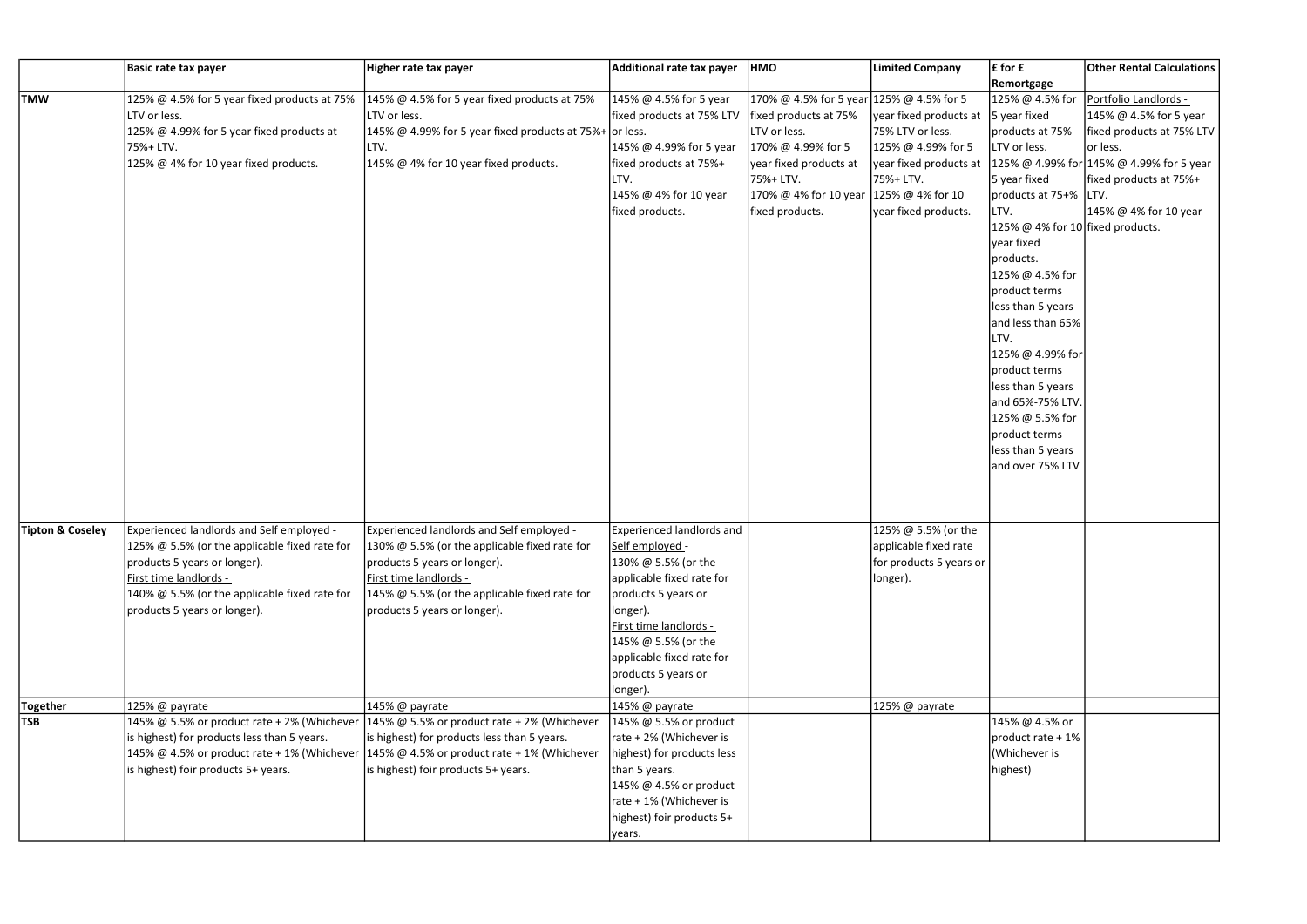|             | <b>Basic rate tax payer</b>                    | Higher rate tax payer                                                                   | Additional rate tax payer | <b>HMO</b>              | Limited Company                         | $\mathbf{f}$ for $\mathbf{f}$ | <b>Other Rental Calculations</b> |
|-------------|------------------------------------------------|-----------------------------------------------------------------------------------------|---------------------------|-------------------------|-----------------------------------------|-------------------------------|----------------------------------|
|             |                                                |                                                                                         |                           |                         |                                         | Remortgage                    |                                  |
| Vernon BS   | 130% @ 3% > the pay rate for any 5 year        | 130% $\omega$ 3% > the pay rate for any 5 year                                          | 130% @ 3% > the pay rate  |                         |                                         |                               |                                  |
|             | discount product                               | discount product                                                                        | for any 5 year discount   |                         |                                         |                               |                                  |
|             | 130% @ 6.2% for any other product.             | 130% $@$ 6.2% for any other product.                                                    | product                   |                         |                                         |                               |                                  |
|             |                                                |                                                                                         | 130% @ 6.2% for any       |                         |                                         |                               |                                  |
|             |                                                |                                                                                         | other product.            |                         |                                         |                               |                                  |
| <b>Vida</b> | 125% @ 5.5% or product rate + 2% (Whichever    | $140\%$ @ 5.5% or product rate + 2% (Whichever                                          | $140\%$ @ 5.5% or product | 130% @ 5.5% or          | Basic rate tax payers -                 | 2 year fixed £ for            | Expats                           |
|             | is highest)                                    | is highest)                                                                             | rate + 2% (Whichever is   | $ product rate + 2%$    | 125% @ 5.5% or                          | E remortgage -                | Basic rate tax payers -          |
|             | 125% @ initial rate for 5 year fixed products. | 140% @ initial rate for 5 year fixed products.                                          | highest)                  | (Whichever is highest)  | product rate + 2%                       |                               | 125% @ 5.5% or product           |
|             |                                                |                                                                                         | 140% @ initial rate for 5 | 130% @ initial rate for | (Whichever is highest)   Basic rate tax |                               | rate + 2% (Whichever is          |
|             |                                                |                                                                                         | year fixed products.      | 5 year fixed products.  | 125% @ initial rate for  payers -       |                               | highest)                         |
|             |                                                |                                                                                         |                           |                         | 5 year fixed products.   125% @ product |                               | 125% @ initial rate for 5        |
|             |                                                |                                                                                         |                           |                         | Higher rate tax payers - rate or 5%     |                               | year fixed products.             |
|             |                                                |                                                                                         |                           |                         | 130% @ 5.5% or                          | (Whichever is                 | Higher rate tax payers -         |
|             |                                                |                                                                                         |                           |                         | product rate + 2%                       | highest)                      | 140% @ 5.5% or product           |
|             |                                                |                                                                                         |                           |                         | (Whichever is highest)                  | Higher rate tax               | rate + 2% (Whichever is          |
|             |                                                |                                                                                         |                           |                         | 130% @ initial rate for payers -        |                               | highest)                         |
|             |                                                |                                                                                         |                           |                         | 5 year fixed products.                  | 140% @ product                | 140% @ initial rate for 5        |
|             |                                                |                                                                                         |                           |                         |                                         | rate or 5%                    | year fixed products              |
|             |                                                |                                                                                         |                           |                         |                                         | (Whichever is                 |                                  |
|             |                                                |                                                                                         |                           |                         |                                         | highest)                      | Portfolio Landlords -            |
|             |                                                |                                                                                         |                           |                         |                                         |                               | 125% @ 5.5% or product           |
|             |                                                |                                                                                         |                           |                         |                                         |                               | rate + 2% (Whichever is          |
|             |                                                |                                                                                         |                           |                         |                                         |                               | highest)                         |
|             |                                                |                                                                                         |                           |                         |                                         |                               | 125% @ initial rate for 5        |
|             |                                                |                                                                                         |                           |                         |                                         |                               | year fixed products.             |
| Virgin      |                                                | 145% @ 4.5% or product rate + 1% (Whichever 145% @ 4.5% or product rate + 1% (Whichever | $145\%$ @ 4.5% or product |                         |                                         | 125% @ 5% or                  |                                  |
|             | is higher) for 5+ year fixed rate products.    | is higher) for 5+ year fixed rate products.                                             | $rate + 1%$ (Whichever is |                         |                                         | product rate + 1%             |                                  |
|             | 145% @ 5.5% or product rate + 2% (Whichever    | $145\%$ @ 5.5% or product rate + 2% (Whichever                                          | higher) for 5+ year fixed |                         |                                         | (Whichever is                 |                                  |
|             | is higher) for all other products.             | is higher) for all other products.                                                      | rate products.            |                         |                                         | higher).                      |                                  |
|             |                                                |                                                                                         | 145% @ 5.5% or product    |                         |                                         |                               |                                  |
|             |                                                |                                                                                         | rate + 2% (Whichever is   |                         |                                         |                               |                                  |
|             |                                                |                                                                                         | higher) for all other     |                         |                                         |                               |                                  |
|             |                                                |                                                                                         | products.                 |                         |                                         |                               |                                  |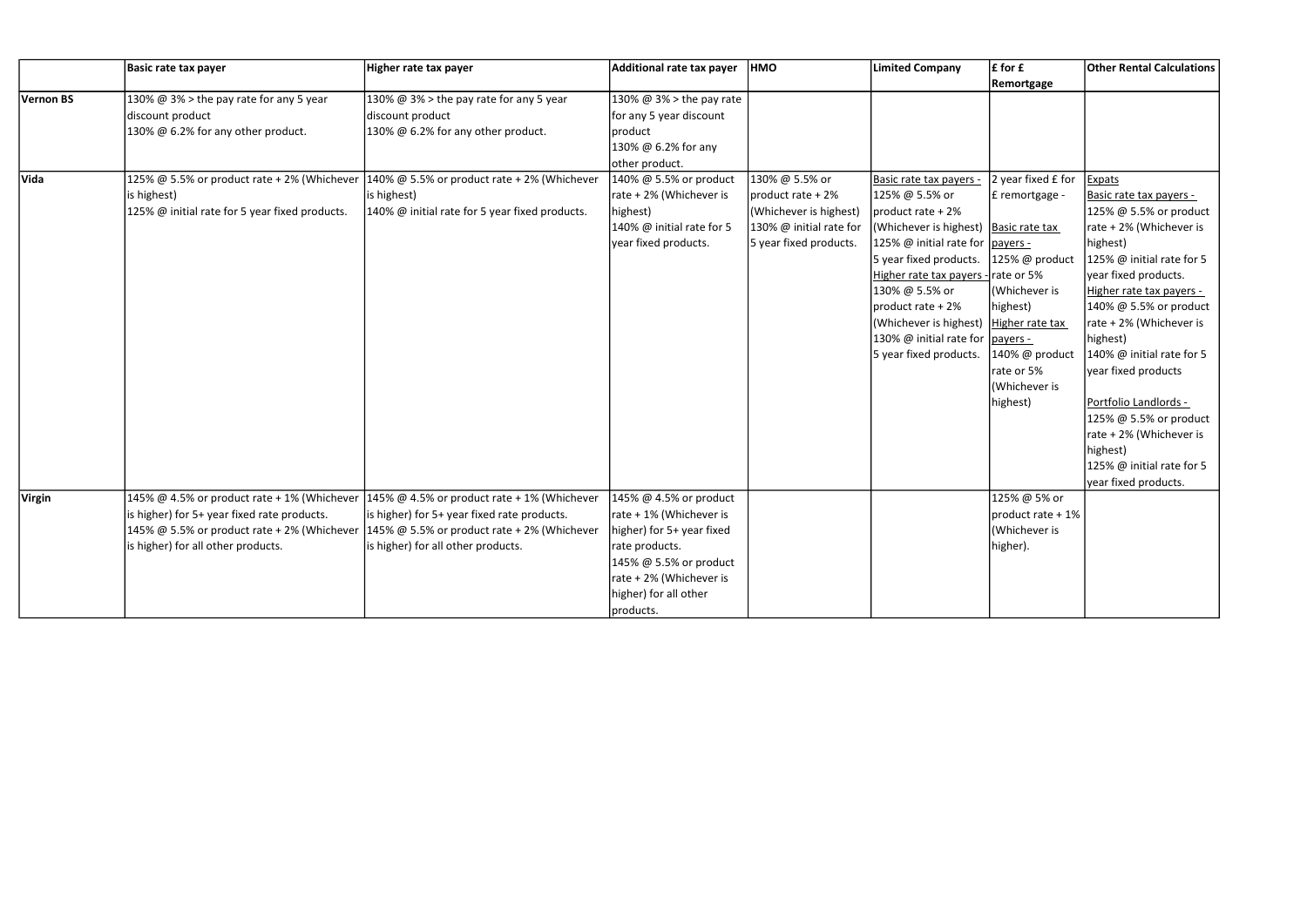|                 | <b>Basic rate tax payer</b>                                                                                                                     | Higher rate tax payer                                                                                                                           | <b>Additional rate tax payer</b>                                                                                                                                                | <b>HMO</b>                                                                                                                                                                                                                                                                                                                                                                                                                                                                                                                                                                                                   | Limited Company                                                                                                                                                                                           | $\mathbf f$ for $\mathbf f$                                                                                  | <b>Other Rental Calculations</b> |
|-----------------|-------------------------------------------------------------------------------------------------------------------------------------------------|-------------------------------------------------------------------------------------------------------------------------------------------------|---------------------------------------------------------------------------------------------------------------------------------------------------------------------------------|--------------------------------------------------------------------------------------------------------------------------------------------------------------------------------------------------------------------------------------------------------------------------------------------------------------------------------------------------------------------------------------------------------------------------------------------------------------------------------------------------------------------------------------------------------------------------------------------------------------|-----------------------------------------------------------------------------------------------------------------------------------------------------------------------------------------------------------|--------------------------------------------------------------------------------------------------------------|----------------------------------|
|                 |                                                                                                                                                 |                                                                                                                                                 |                                                                                                                                                                                 |                                                                                                                                                                                                                                                                                                                                                                                                                                                                                                                                                                                                              |                                                                                                                                                                                                           | Remortgage                                                                                                   |                                  |
| <b>West One</b> | 125% @ payrate for 5 year fixed products.<br>125% @ 5% for all other products.                                                                  | 140% @ payrate for 5 year fixed products.<br>140% @ 5% for all other products.                                                                  | 140% @ payrate for 5 year<br>fixed products.<br>140% @ 5% for all other<br>products.                                                                                            | Individual Basic Rate<br>Тахрауег – 135% @<br>payrate for 5 year fixed   125% @ 5% for all<br>products and 5% for all<br>other products.<br>Limited<br>Companies/LLPs-<br>135% @ payrate for 5<br>year fixed products and<br>5% for all other<br>products.<br>Individual Higher and<br>Additional Rate<br>Taxpayers - 140% @<br>payrate for 5 year fixed<br>products and 5% for all<br>other products.                                                                                                                                                                                                       | 125% @ payrate for 5<br>year fixed products.<br>other products.                                                                                                                                           |                                                                                                              |                                  |
| Zephyr          | 125% @ product rate for 5 year fixed products.<br>125% @ payrate + 2%, reversion rate or 5.5%<br>(Whichever is highest) for all other products. | 140% @ product rate for 5 year fixed products.<br>140% @ payrate + 2%, reversion rate or 5.5%<br>(Whichever is highest) for all other products. | 140% @ product rate for 5  Basic rate tax payer-<br>year fixed products.<br>140% @ payrate + 2%,<br>reversion rate or 5.5%<br>(Whichever is highest) for<br>all other products. | 150% @ product rate<br>for 5 year fixed<br>products.<br>150% @ payrate + 2%,<br>reversion rate or 5.5%<br>(Whichever is highest)<br>for all other products.<br>Higher rate tax payer -<br>150% @ product rate<br>for 5 year fixed<br>products.<br>150% @ payrate + 2%,<br>reversion rate or 5.5%<br>(Whichever is highest)<br>for all other products.<br>Limited Company -<br>135% @ product rate<br>for 5 year fixed<br>products.<br>135% @ payrate + 2%,<br>reversion rate or 5.5%<br>(Whichever is highest)<br>for all other products.<br>E for £ Remortgage -<br>150% @ product rate<br>for 5 year fixed | 125% @ product rate<br>for 5 year fixed<br>products.<br>125% @ payrate + 2%, 125% @ payrate +<br>reversion rate or 5.5% 2%, reversion rate<br>(Whichever is highest)   or 5.5%<br>for all other products. | 125% @ product<br>rate for 5 year<br>fixed products.<br>(Whichever is<br>highest) for all<br>other products. |                                  |

| $E$ for $E$                            | <b>Other Rental Calculations</b> |
|----------------------------------------|----------------------------------|
|                                        |                                  |
| Remortgage                             |                                  |
| 125% @ product                         |                                  |
| rate for 5 year<br>fixed products.     |                                  |
| 125% @ payrate +<br>2%, reversion rate |                                  |
| or 5.5%<br>(Whichever is               |                                  |
| highest) for all<br>other products.    |                                  |
|                                        |                                  |
|                                        |                                  |
|                                        |                                  |
|                                        |                                  |
|                                        |                                  |
|                                        |                                  |
|                                        |                                  |
|                                        |                                  |
|                                        |                                  |